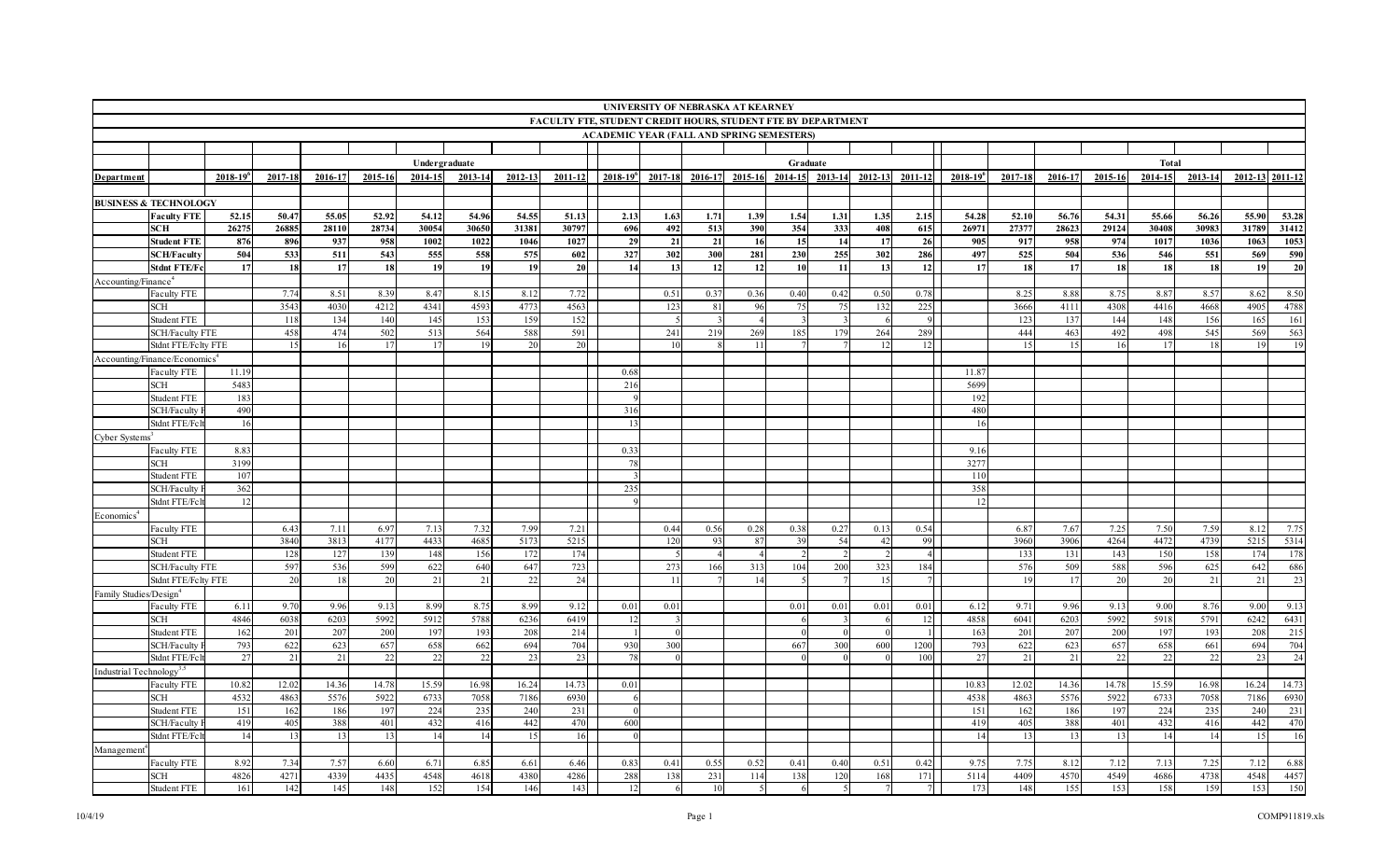| UNIVERSITY OF NEBRASKA AT KEARNEY<br>FACULTY FTE, STUDENT CREDIT HOURS, STUDENT FTE BY DEPARTMENT<br><b>ACADEMIC YEAR (FALL AND SPRING SEMESTERS)</b> |                                               |                 |         |         |           |               |         |           |             |                 |             |         |         |                |       |                 |             |                         |                |            |            |              |             |                 |                 |
|-------------------------------------------------------------------------------------------------------------------------------------------------------|-----------------------------------------------|-----------------|---------|---------|-----------|---------------|---------|-----------|-------------|-----------------|-------------|---------|---------|----------------|-------|-----------------|-------------|-------------------------|----------------|------------|------------|--------------|-------------|-----------------|-----------------|
|                                                                                                                                                       |                                               |                 |         |         |           |               |         |           |             |                 |             |         |         |                |       |                 |             |                         |                |            |            |              |             |                 |                 |
|                                                                                                                                                       |                                               |                 |         |         |           |               |         |           |             |                 |             |         |         |                |       |                 |             |                         |                |            |            |              |             |                 |                 |
|                                                                                                                                                       |                                               |                 |         |         |           |               |         |           |             |                 |             |         |         |                |       |                 |             |                         |                |            |            |              |             |                 |                 |
|                                                                                                                                                       |                                               |                 |         |         |           | Undergraduate |         |           |             |                 |             |         |         | Graduate       |       |                 |             |                         |                |            |            | <b>Total</b> |             |                 |                 |
| Department                                                                                                                                            |                                               | $2018 - 19^{6}$ | 2017-18 | 2016-17 | 2015-16   | $2014 - 15$   | 2013-14 | 2012-13   | $2011 - 12$ | $2018 - 19^{6}$ | $2017 - 18$ | 2016-17 | 2015-16 | $2014 - 15$    |       | 2013-14 2012-13 | $2011 - 12$ | $2018 - 19^{6}$         | 2017-18        | 2016-17    | 2015-16    | 2014-15      | $2013 - 14$ | 2012-13 2011-12 |                 |
|                                                                                                                                                       | SCH/Faculty                                   | 541             | 582     | 573     |           |               | 674     |           | 664         | 348             | 337         | 420     |         | 334            | 300   |                 | 408         | 525                     | 569            | 563        |            |              |             |                 |                 |
|                                                                                                                                                       | Stdnt FTE/Fc1                                 |                 |         | 19      | 672<br>22 | 678<br>23     | 22      | 663<br>22 | 22          |                 | 15          |         | 218     | 1 <sup>4</sup> |       | 329             | 17          | -18                     |                | 19         | 638<br>21  | 658<br>22    | 654<br>22   | 639<br>21       | 648<br>22       |
|                                                                                                                                                       | Marketing/Agribusiness/SCM                    |                 |         |         |           |               |         |           |             |                 |             |         |         |                |       |                 |             |                         |                |            |            |              |             |                 |                 |
|                                                                                                                                                       | Faculty FTE                                   | 6.28            |         |         |           |               |         |           |             | 0.26            |             |         |         |                |       |                 |             | 6.54                    |                |            |            |              |             |                 |                 |
|                                                                                                                                                       | SCH                                           | 3279            |         |         |           |               |         |           |             | 96              |             |         |         |                |       |                 |             | 3375                    |                |            |            |              |             |                 |                 |
|                                                                                                                                                       | Student FTE                                   | 109             |         |         |           |               |         |           |             |                 |             |         |         |                |       |                 |             | 113                     |                |            |            |              |             |                 |                 |
|                                                                                                                                                       | <b>SCH/Faculty</b>                            | 522             |         |         |           |               |         |           |             | 367             |             |         |         |                |       |                 |             | 516                     |                |            |            |              |             |                 |                 |
|                                                                                                                                                       | Stdnt FTE/Fc                                  | 17              |         |         |           |               |         |           |             | 15              |             |         |         |                |       |                 |             | 17                      |                |            |            |              |             |                 |                 |
| Marketing/MIS <sup>4</sup>                                                                                                                            |                                               |                 |         |         |           |               |         |           |             |                 |             |         |         |                |       |                 |             |                         |                |            |            |              |             |                 |                 |
|                                                                                                                                                       | <b>Faculty FTE</b>                            |                 | 7.24    | 7.54    | 7.05      | 7.23          | 6.92    | 6.60      | 5.89        |                 | 0.26        | 0.23    | 0.23    | 0.34           | 0.21  | 0.20            | 0.41        |                         | 7.50           | 7.77       | 7.28       | 7.56         | 7.13        | 6.80            | 6.30            |
|                                                                                                                                                       | SCH                                           |                 | 4184    | 4050    | 3912      | 3957          | 3757    | 3504      | 3242        |                 | 108         | 108     | 93      | 96             | 81    | 61              | 108         |                         | 4292           | 4158       | 4005       | 4053         | 3838        | 3564            | 3350            |
|                                                                                                                                                       | Student FTE                                   |                 | 139     | 135     | 130       | 132           | 125     | 117       | 108         |                 |             |         |         |                |       |                 | -5          |                         | 144            | 140        | 134        | 136          | 128         | 120             | 113             |
|                                                                                                                                                       | <b>SCH/Faculty FTE</b>                        |                 | 578     | 537     | 555       | 548           | 543     | 531       | 550         |                 | 415         | 470     | 399     | 285            | 386   | 300             | 265         |                         | 572            | 535        | 550        | 536          | 539         | 524             | 532             |
|                                                                                                                                                       | Stdnt FTE/Felty FTE                           |                 | 19      | 18      | 18        | 18            | 18      | 18        | 18          |                 | 19          | 22      | 17      | -12            | 14    | -15             | 12          |                         | 19             | <b>18</b>  | 18         | 18           | 18          | 18              | 18              |
| Military Science                                                                                                                                      |                                               |                 |         |         |           |               |         |           |             |                 |             |         |         |                |       |                 |             |                         |                |            |            |              |             |                 |                 |
|                                                                                                                                                       | Faculty FTE<br>SCH                            |                 | 146     | 99      | 84        | 130           | 151     | 129       | 142         |                 |             |         |         |                |       |                 |             | 0.00<br>11 <sup>°</sup> | 0.00<br>146    | 0.00<br>99 | 0.00<br>84 | 0.00<br>130  | 0.00<br>151 | 0.00<br>129     | 0.00<br>142     |
|                                                                                                                                                       | Student FTE                                   |                 |         |         |           |               |         |           |             |                 |             |         |         |                |       |                 |             |                         |                |            |            |              |             |                 |                 |
|                                                                                                                                                       | <b>SCH/Faculty FTE</b>                        |                 |         |         |           |               |         |           |             |                 |             |         |         |                |       |                 |             |                         |                |            |            |              |             |                 |                 |
|                                                                                                                                                       | Stdnt FTE/Fclty FTE                           |                 |         |         |           |               |         |           |             |                 |             |         |         |                |       |                 |             |                         |                |            |            |              |             |                 |                 |
|                                                                                                                                                       |                                               |                 |         |         |           |               |         |           |             |                 |             |         |         |                |       |                 |             |                         |                |            |            |              |             |                 |                 |
| <b>EDUCATION</b>                                                                                                                                      |                                               |                 |         |         |           |               |         |           |             |                 |             |         |         |                |       |                 |             |                         |                |            |            |              |             |                 |                 |
|                                                                                                                                                       | <b>Faculty FTE</b>                            | 45.89           | 44.37   | 42.91   | 42.52     | 42.52         | 43.82   | 42.77     | 40.75       | 25.44           | 24.95       | 25.13   | 22.70   | 22.99          | 21.72 | 21.28           | 20.74       | 71.33                   | 69.32          | 68.04      | 65.22      | 65.51        | 65.54       | 64.05           | 61.49           |
|                                                                                                                                                       | <b>SCH</b>                                    | 23895           | 24049   | 23597   | 24241     | 25422         | 26570   | 27779     | 26192       | 11018           | 10973       | 10219   | 9859    | 9914           | 8934  | 7672            | 8488        | 34913                   | 35022          | 33816      | 34100      | 35336        | 35504       | 35451           | 34680           |
|                                                                                                                                                       | <b>Student FTE</b>                            | 797             | 802     | 787     | 808       | 847           | 886     | 926       | 873         | 459             | 457         | 426     | 411     | 413            | 372   | 320             | 354         | 1256                    | 1259           | 1213       | 1219       | 1260         | 1258        | 1246            | 1227            |
|                                                                                                                                                       | <b>SCH/Faculty</b>                            | 521             | 542     | 550     | 570       | 598           | 606     | 650       | 643         | 433             | 440         | 407     | 434     | 431            | 411   | 361             | 409         | 489                     | 505            | 497        | 523        | 539          | 542         | 554             | 564             |
|                                                                                                                                                       | <b>Stdnt FTE/Fo</b>                           | 17              | 18      | 18      | 19        | 20            | 20      | 22        | 21          | <b>18</b>       | 18          | 17      | 18      | <b>18</b>      | 17    | <b>15</b>       | 17          | 18                      | 18             | 18         | 19         | 19           | 19          | 19              | $\overline{20}$ |
|                                                                                                                                                       | Counseling/School Psychology<br>Faculty FTE   | 1.79            | 1.72    | 1.68    | 1.57      | 1.28          | 1.44    | 1.31      | 0.77        | 7.68            | 7.23        | 7.79    | 6.60    | 6.59           | 6.91  | 6.77            | 6.58        | 9.47                    | 8.95           | 9.47       | 8.17       | 7.87         | 8.35        | 8.08            | 7.35            |
|                                                                                                                                                       | <b>SCH</b>                                    | 839             | 795     | 732     | 804       | 668           | 764     | 741       | 482         | 2576            | 2601        | 2541    | 2247    | 2137           | 1884  | 1924            | 2187        | 3415                    | 3396           | 3273       | 3051       | 2805         | 2648        | 2665            | 2669            |
|                                                                                                                                                       | <b>Student FTE</b>                            | 28              | 27      | 24      | 27        | 22            | 25      | 25        | 16          | 107             | 108         | 106     | 94      | - 89           | 79    | -80             | -911        | 135                     | 135            | 130        | 121        | 111          | 104         | 105             | 107             |
|                                                                                                                                                       | SCH/Faculty                                   | 468             | 462     | 436     | 512       | 522           | 530     | 566       | 630         | 335             | 360         | 326     | 340     | 324            | 273   | 284             | 332         | 360                     | 379            | 346        | 373        | 356          | 317         | 330             | 363             |
|                                                                                                                                                       | Stdnt FTE/Fc1                                 |                 | 16      | 14      |           |               |         |           | 21          | 14              | 15          | 14      | 14      | 13             |       |                 | 14          | 14                      | 1 <sup>4</sup> | 14         | 15         | 14           | 12          | 13              | 15              |
| Educational Administration                                                                                                                            |                                               |                 |         |         |           |               |         |           |             |                 |             |         |         |                |       |                 |             |                         |                |            |            |              |             |                 |                 |
|                                                                                                                                                       | <b>Faculty FTE</b>                            |                 |         |         |           |               |         |           |             | 3.38            | 3.75        | 3.88    | 3.38    | 3.75           | 3.00  | 3.50            | 3.25        | 3.38                    | 3.75           | 3.88       | 3.38       | 3.75         | 3.00        | 3.50            | 3.25            |
|                                                                                                                                                       | SCH                                           |                 |         |         |           |               |         |           |             | 1338            | 1565        | 1555    | 1560    | 1625           | 1288  | 1374            | 1491        | 1338                    | 1565           | 1555       | 1560       | 1625         | 1288        | 1374            | 1491            |
|                                                                                                                                                       | Student FTE                                   |                 |         |         |           |               |         |           |             | 56              | 65          | 65      | 65      | -68            | 54    | -57             | 62          | - 56                    | 65             | 65         | 65         | 68           | 54          | 57              | 62              |
|                                                                                                                                                       | <b>SCH/Faculty FTE</b>                        |                 |         |         |           |               |         |           |             | 396             | 417         | 401     | 462     | 433            | 429   | 393             | 459         | 396                     | 417            | 401        | 462        | 433          | 429         | 393             | 459             |
|                                                                                                                                                       | Stdnt FTE/Felty FTE                           |                 |         |         |           |               |         |           |             | 17              | 17          | 17      | 19      | 18             | 18    | 16              | 19          | 17                      | 17             | 17         | 19         | 18           | 18          | 16              | 19              |
|                                                                                                                                                       | Kinesiology and Sport Sciences<br>Faculty FTE | 19.49           | 19.65   | 18.60   | 18.60     | 19.10         | 19.48   | 19.18     | 19.35       | 1.70            | 1.28        | 1.41    | 1.23    | 1.23           | 0.90  | 0.96            | 0.94        | 21.18                   | 20.93          | 20.01      | 19.83      | 20.33        | 20.38       | 20.14           | 20.29           |
|                                                                                                                                                       | SCH                                           | 8979            | 9766    | 9145    | 9770      | 9758          | 9976    | 10465     | 10905       | 483             | 432         | 437     | 480     | 561            | 336   | 255             | 318         | 9462                    | 10198          | 9582       | 10250      | 10319        | 10312       | 10720           | 11223           |
|                                                                                                                                                       | <b>Student FTE</b>                            | 299             | 326     | 305     | 326       | 325           | 333     | 349       | 364         | 20              | 18          | -18     | 20      | 23             | 14    | -11             | 13          | 319                     | 344            | 323        | 346        | 348          | 347         | 360             | 377             |
|                                                                                                                                                       | SCH/Faculty                                   | 461             | 497     | 492     | 525       | 511           | 512     | 546       | 564         | 285             | 338         | 310     | 390     | 456            | 373   | 266             | 339         | 447                     | 487            | 479        | 517        | 508          | 506         | 532             | 553             |
|                                                                                                                                                       | Stdnt FTE/Fc                                  | 15              | 17      | 16      | 18        | 17            | 17      | 18        | 19          |                 | 14          |         | 16      | 19             |       |                 | 14          | 15                      | 16             | 16         | 17         | 17           | 17          | 18              | 19              |
| Learning Center                                                                                                                                       |                                               |                 |         |         |           |               |         |           |             |                 |             |         |         |                |       |                 |             |                         |                |            |            |              |             |                 |                 |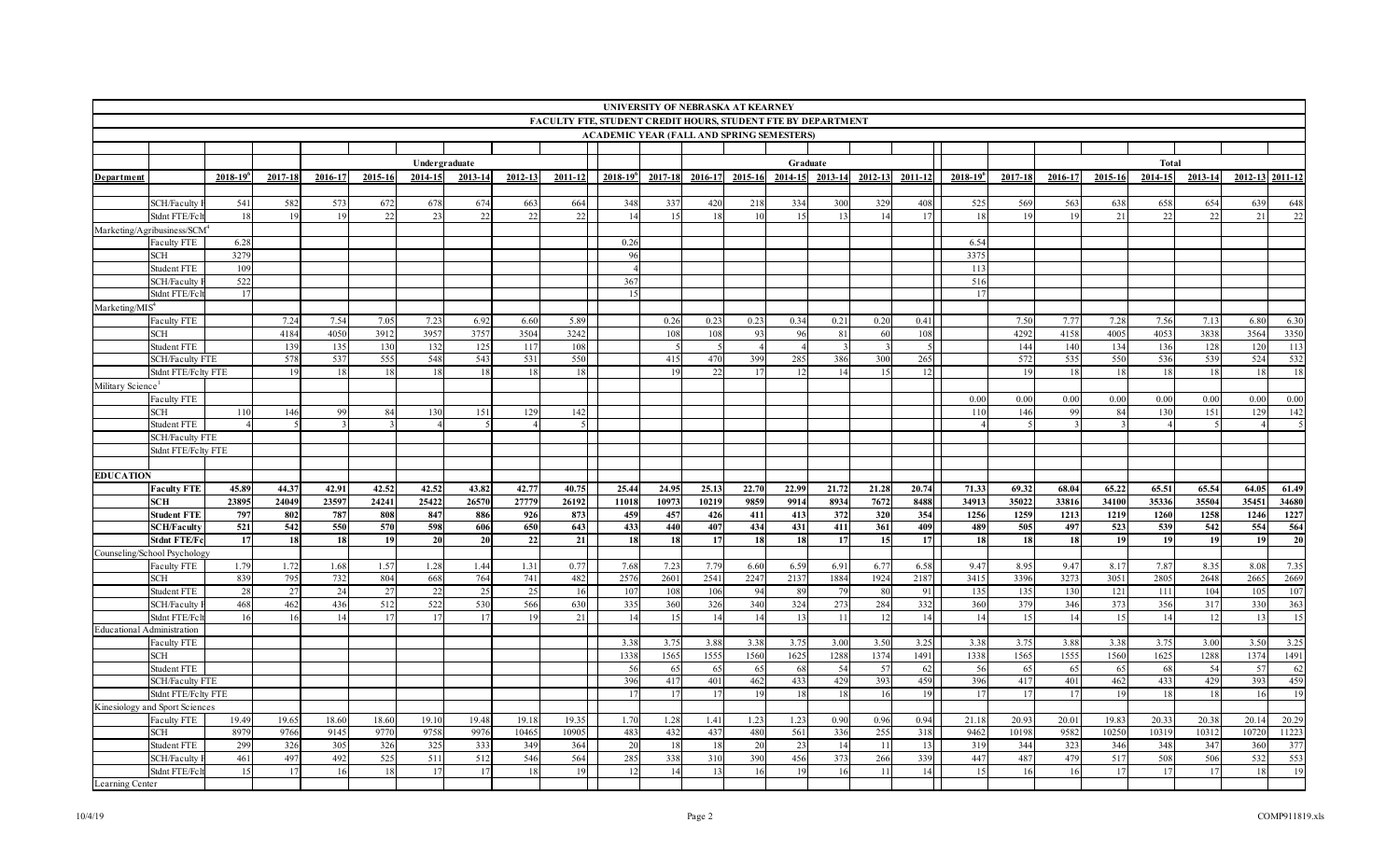|                                         | UNIVERSITY OF NEBRASKA AT KEARNEY<br><b>FACULTY FTE, STUDENT CREDIT HOURS, STUDENT FTE BY DEPARTMENT</b><br><b>ACADEMIC YEAR (FALL AND SPRING SEMESTERS)</b> |                 |           |           |           |               |           |           |           |                 |           |           |           |             |                  |                 |              |                        |           |            |           |           |           |                 |           |
|-----------------------------------------|--------------------------------------------------------------------------------------------------------------------------------------------------------------|-----------------|-----------|-----------|-----------|---------------|-----------|-----------|-----------|-----------------|-----------|-----------|-----------|-------------|------------------|-----------------|--------------|------------------------|-----------|------------|-----------|-----------|-----------|-----------------|-----------|
|                                         |                                                                                                                                                              |                 |           |           |           |               |           |           |           |                 |           |           |           |             |                  |                 |              |                        |           |            |           |           |           |                 |           |
|                                         |                                                                                                                                                              |                 |           |           |           |               |           |           |           |                 |           |           |           |             |                  |                 |              |                        |           |            |           |           |           |                 |           |
|                                         |                                                                                                                                                              |                 |           |           |           |               |           |           |           |                 |           |           |           |             |                  |                 |              |                        |           |            |           |           |           |                 |           |
|                                         |                                                                                                                                                              |                 |           |           |           | Undergraduate |           |           |           |                 |           |           |           | Graduate    |                  |                 |              |                        |           |            |           | Total     |           |                 |           |
| Department                              |                                                                                                                                                              | $2018 - 19^{6}$ | 2017-18   | 2016-17   | 2015-16   | 2014-15       | 2013-14   | 2012-13   | 2011-12   | $2018 - 19^{6}$ | 2017-18   | 2016-17   | 2015-16   | $2014 - 15$ | 2013-14          | 2012-13         | 2011-12      | 2018-19                | 2017-18   | 2016-17    | 2015-16   | 2014-15   | 2013-14   | 2012-13 2011-12 |           |
|                                         |                                                                                                                                                              |                 |           |           |           |               |           |           |           |                 |           |           |           |             |                  |                 |              |                        |           |            |           |           |           |                 |           |
|                                         | Faculty FTE                                                                                                                                                  | 1.54            | 1.63      | 1.92      | 1.96      | 1.91          | 1.58      | .63       | 1.04      |                 |           |           |           |             |                  |                 |              | 1.54                   | 1.63      | 1.92       | 1.96      | 1.91      | 1.58      | 1.63            | 1.04      |
|                                         | SCH                                                                                                                                                          | 781             | 735       | 963       | 858       | 925           | 806       | 870       | 670       |                 |           |           |           |             |                  |                 |              | 781                    | 735       | 963        | 858       | 925       | 806       | 870             | 670       |
|                                         | Student FTE<br>SCH/Faculty                                                                                                                                   | 26<br>507       | 25<br>451 | 32<br>502 | 29<br>438 | 31<br>484     | 27<br>510 | 29<br>535 | 22<br>643 |                 |           |           |           |             |                  |                 |              | 26<br>507              | 25<br>451 | 32<br>502  | 29<br>438 | 31<br>484 | 27<br>510 | 29<br>535       | 22<br>643 |
|                                         | Stdnt FTE/Fc                                                                                                                                                 | 17              | 15        | 17        | 15        | -16           | -17       | 18        | 21        |                 |           |           |           |             |                  |                 |              | - 11                   | 15        | 17         | 15        | 16        | 17        | 18              | 21        |
| Communication Disorders                 |                                                                                                                                                              |                 |           |           |           |               |           |           |           |                 |           |           |           |             |                  |                 |              |                        |           |            |           |           |           |                 |           |
|                                         | Faculty FTE                                                                                                                                                  | 4.38            | 3.80      | 3.30      | 3.93      | 4.03          | 4.54      | 4.26      | 3.92      | 1.43            | 2.22      | 1.98      | 1.90      | 2.06        | 2.17             | 2.10            | 1.87         | 5.81                   | 6.02      | 5.28       | 5.83      | 6.08      | 6.71      | 6.36            | 5.79      |
|                                         | SCH                                                                                                                                                          | 1889            | 1431      | 1430      | 1397      | 1648          | 2551      | 2237      | 1592      | 728             | 695       | 619       | 586       | 810         | 894              | 821             | 786          | 2617                   | 2126      | 2049       | 1983      | 2458      | 3445      | 3058            | 2378      |
|                                         | <b>Student FTE</b>                                                                                                                                           | 63              | 48        | 48        | 47        | 55            | 85        | 75        | 53        | -30             | 29        | -26       | 24        | 34          | 37               | 34              | 33           | 93                     | - 77      | 74         | -71       | 89        | 122       | 109             | 86        |
|                                         | SCH/Faculty                                                                                                                                                  | 431             | 377       | 433       | 355       | 409           | 562       | 525       | 406       | 509             | 313       | 313       | 309       | 394         | 412              | 391             | 420          | 451                    | 353       | 388        | 340       | 404       | 514       | 481             | 411       |
|                                         | Stdnt FTE/Fc1                                                                                                                                                | 14              | 13        | 15        | 12        | 14            | 19        | 18        | 14        | 21              | 13        |           | 13        | 17          | 17               | 16              | 18           | -16                    | 13        | 14         |           | 15        | 18        |                 | 15        |
| Teacher Education                       |                                                                                                                                                              |                 |           |           |           |               |           |           |           |                 |           |           |           |             |                  |                 |              |                        |           |            |           |           |           |                 |           |
|                                         | <b>Faculty FTE</b>                                                                                                                                           | 18.69           | 17.57     | 17.41     | 16.46     | 16.20         | 16.7      | 16.39     | 15.68     | 11.01           | 10.46     | 9.94      | 9.60      | 9.36        | 8.7              | 7.95            | 8.10         | 29.69                  | 28.03     | 27.35      | 26.06     | 25.56     | 25.53     | 24.34           | 23.77     |
|                                         | <b>SCH</b>                                                                                                                                                   | 11407           | 11322     | 11327     | 11412     | 12423         | 1247      | 13466     | 12543     | 5860            | 5677      | 5049      | 4986      | 4781        | 4532             | 3298            | 3706         | 17267                  | 16999     | 16376      | 16398     | 17204     | 17005     | 16764           | 16249     |
|                                         | Student FTE                                                                                                                                                  | 380             | 377       | 378       | 380       | 414           | 416       | 449       | 418       | 244             | 23'       | 210       | 208       | 199         | 189              | 13'             | 154          | 624                    | 614       | 588        | 588       | 613       | 605       | 586             | 572       |
|                                         | SCH/Faculty                                                                                                                                                  | 610             | 644       | 651       | 693       | 767           | 743       | 822       | 800       | 532             | 543       | 508       | 519       | 511         | 518              | 415             | 458          | 582                    | 606       | 599        | 629       | 673       | 666       | 689             | 684       |
|                                         | Stdnt FTE/Fc                                                                                                                                                 | 20              | 21        | 22        | 23        | 26            | 25        | 27        | 27        | 22              | 23        | 21        | 22        | 21          | 22               | -17             | 19           | 21                     | 22        | 21         | 23        | 24        | 24        | 24              | 24        |
| Science/Math Education                  |                                                                                                                                                              |                 |           |           |           |               |           |           |           | 0.25            |           | 0.13      |           |             |                  |                 |              | 0.25                   |           |            |           |           |           |                 |           |
|                                         | <b>Faculty FTE</b><br>SCH                                                                                                                                    |                 |           |           |           |               |           |           |           | 33              | 0.01      |           |           |             |                  |                 |              | -33                    | 0.01      | 0.13<br>18 |           |           |           |                 |           |
|                                         | Student FTE                                                                                                                                                  |                 |           |           |           |               |           |           |           |                 |           |           |           |             |                  |                 |              |                        |           |            |           |           |           |                 |           |
|                                         | <b>SCH/Faculty FTE</b>                                                                                                                                       |                 |           |           |           |               |           |           |           | 132             | 300       | 138       |           |             |                  |                 |              | 132                    | 300       | 138        |           |           |           |                 |           |
|                                         | Stdnt FTE/Fclty FTE                                                                                                                                          |                 |           |           |           |               |           |           |           |                 |           |           |           |             |                  |                 |              |                        |           |            |           |           |           |                 |           |
|                                         |                                                                                                                                                              |                 |           |           |           |               |           |           |           |                 |           |           |           |             |                  |                 |              |                        |           |            |           |           |           |                 |           |
| <b>ARTS &amp; SCIENCES</b> <sup>2</sup> |                                                                                                                                                              |                 |           |           |           |               |           |           |           |                 |           |           |           |             |                  |                 |              |                        |           |            |           |           |           |                 |           |
|                                         | <b>Faculty FTE</b>                                                                                                                                           | 154.66          | 161.78    | 166.30    | 166.18    | 164.87        | 163.28    | 166.21    | 159.17    | 15.76           | 15.93     | 15.28     | 14.74     | 14.76       | 12.33            | 13.81           | 11.45        | 170.42                 | 177.71    | 181.58     | 180.93    | 179.62    | 175.61    | 180.02          | 170.63    |
|                                         | <b>SCH</b>                                                                                                                                                   | 65323           | 69517     | 74159     | 76814     | 80690         | 84562     | 88291     | 86523     | 5541            | 5673      | 5503      | 5560      | 5394        | 5994             | 5535            | 5590         | 70864                  | 75190     | 79662      | 82374     | 86084     | 90556     | 93826           | 92113     |
|                                         | <b>Student FTE</b>                                                                                                                                           | 2177            | 2317      | 2472      | 2560      | 2690          | 2819      | 2943      | 2884      | 231             | 236       | 229       | 232       | 225         | 250              | 231             | 233          | 2408                   | 2553      | 2701       | 2792      | 2915      | 3069      | 3174            | 3117      |
|                                         | <b>SCH/Faculty</b>                                                                                                                                           | 422             | 430       | 446       | 462       | 489           | 518       | 531       | 544       | 352             | 356       | 360       | 377       | 365         | 486              | 401             | 488          | 416                    | 423       | 439        | 455       | 479       | 516       | 521             | 540       |
|                                         | <b>Stdnt FTE/Fc</b>                                                                                                                                          | 14              | 14        | 15        | 15        | 16            | 17        | 18        | 18        | 15              | 15        | 15        | 16        | 15          | 20               | 17              | 20           | 14                     | 14        | 15         | 15        | 16        | 17        | 18              | 18        |
| Art/Art History                         |                                                                                                                                                              |                 |           |           |           |               |           |           |           |                 |           |           |           |             |                  |                 |              |                        |           |            |           |           |           |                 |           |
|                                         | Faculty FTE                                                                                                                                                  | 14.52           | 13.75     | 13.92     | 14.16     | 14.38         | 14.40     | 14.37     | 14.77     | 1.75            | 2.00      | 1.88      | 1.50      | 1.50        | 1.3 <sub>0</sub> | 1.81            | 2.05         | 16.27                  | 15.75     | 15.80      | 15.66     | 15.88     | 15.70     | 16.18           | 16.82     |
|                                         | SCH                                                                                                                                                          | 4443            | 4717      | 4766      | 4984      | 4800          | 5672      | 5711      | 5976      | 592             | 704       | 653       | 570       | 571         | 534              | 485             | 603          | 5035                   | 5421      | 5419       | 5554      | 5371      | 6206      | 6196            | 6579      |
|                                         | <b>Student FTE</b>                                                                                                                                           | 148             | 157       | 159       | 166       | 160           | 189       | 190       | 199       | 25              | 29        | 27        | 24        | 24          | 22               | 20              | 25           | 173                    | 186       | 186        | 190       | 184       | 211       | 210             | 224       |
|                                         | <b>SCH/Faculty</b><br>Stdnt FTE/Fc                                                                                                                           | 306<br>10       | 343<br>11 | 342<br>11 | 352<br>12 | 334<br>11     | 394<br>13 | 397<br>13 | 405<br>13 | 338<br>14       | 352<br>15 | 347<br>14 | 380<br>16 | 381<br>16   | 411<br>17        | 268             | 294<br>12    | 309<br>$\overline{11}$ | 344<br>12 | 343<br>12  | 355<br>12 | 338<br>12 | 395<br>13 | 383<br>13       | 391<br>13 |
| Biology                                 |                                                                                                                                                              |                 |           |           |           |               |           |           |           |                 |           |           |           |             |                  |                 |              |                        |           |            |           |           |           |                 |           |
|                                         | Faculty FTE                                                                                                                                                  | 15.13           | 14.74     | 14.71     | 14.25     | 14.80         | 14.47     | 13.88     | 13.48     | 6.08            | 6.20      | 5.81      | 5.24      | 5.50        | 5.28             | 5.88            | 5.08         | 21.21                  | 20.94     | 20.52      | 19.49     | 20.30     | 19.75     | 19.76           | 18.55     |
|                                         | SCH                                                                                                                                                          | 7408            | 7588      | 8166      | 7950      | 7826          | 8330      | 8661      | 8362      | 2803            | 2742      | 2623      | 2456      | 2510        | 2739             | 2726            | 2729         | 1021                   | 10330     | 10789      | 10406     | 10336     | 11069     | 11387           | 11091     |
|                                         | Student FTE                                                                                                                                                  | 247             | 253       | 272       | 265       | 261           | 278       | 289       | 279       | 117             | 114       | 109       | 102       | 105         | 114              | 11 <sup>2</sup> | 114          | 364                    | 367       | 381        | 367       | 366       | 392       | 403             | 393       |
|                                         | SCH/Faculty                                                                                                                                                  | 490             | 515       | 555       | 558       | 529           | 576       | 624       | 620       | 461             | 442       | 451       | 469       | 456         | 519              | 464             | 537          | 481                    | 493       | 526        | 534       | 509       | 560       | 576             | 598       |
|                                         | Stdnt FTE/Fc                                                                                                                                                 | -16             | 17        | 18        | 19        | 18            | -19       | 21        | 21        | 19              | 18        | 19        | 19        | 19          | 22               | 19              | 22           | - 17                   | -18       | 19         | 19        | 18        | 20        | 20              | 21        |
| Chemistry                               |                                                                                                                                                              |                 |           |           |           |               |           |           |           |                 |           |           |           |             |                  |                 |              |                        |           |            |           |           |           |                 |           |
|                                         | Faculty FTE                                                                                                                                                  | 8.54            | 9.46      | 9.25      | 8.88      | 9.33          | 9.50      | 9.77      | 9.02      | 0.25            | 0.21      | 0.13      | 0.13      | 0.13        | 0.25             | 0.13            | 0.13         | 8.79                   | 9.67      | 9.38       | 9.00      | 9.46      | 9.75      | 9.90            | 9.15      |
|                                         | <b>SCH</b>                                                                                                                                                   | 3684            | 4164      | 4144      | 4108      | 4420          | 4419      | 4616      | 4361      | 62              | 89        | 48        | 29        | 57          | 51               | 24              | 31           | 3746                   | 4253      | 4192       | 4137      | 4477      | 4470      | 4640            | 4392      |
|                                         | <b>Student FTE</b>                                                                                                                                           | 123             | 139       | 138       | 137       | 147           | 147       | 154       | 145       |                 |           |           |           |             |                  |                 | $\mathbf{1}$ | 126                    | 143       | 140        | 138       | 149       | 149       | 155             | 146       |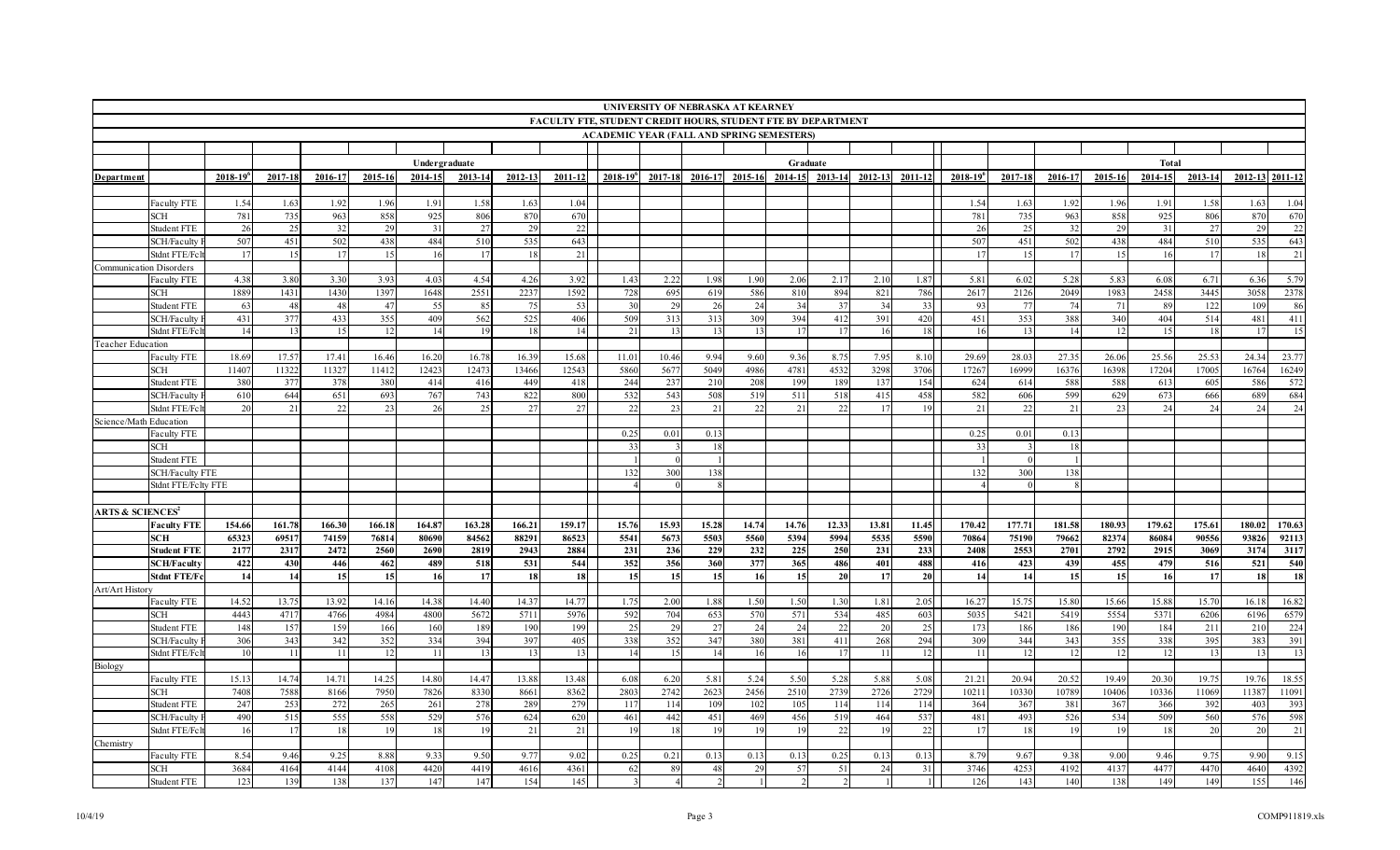| <b>FACULTY FTE, STUDENT CREDIT HOURS, STUDENT FTE BY DEPARTMENT</b><br><b>ACADEMIC YEAR (FALL AND SPRING SEMESTERS)</b><br>Undergraduate<br>Graduate<br>Total<br>2016-17<br>2012-13<br>2015-16<br>2014-15<br>2012-13<br>$2018 - 19^{6}$<br>2014-15<br>2013-14<br>2012-13 2011-12<br>$2018 - 19^{6}$<br>2017-18<br>2015-16<br>2014-15<br>2013-14<br>2011-12<br>$2018 - 19^{6}$<br>2017-18<br>2016-17<br>2013-14<br>$2011 - 12$<br>2017-18<br>2016-17<br>2015-16<br>Department<br><b>SCH/Faculty</b><br>431<br>440<br>448<br>463<br>474<br>465<br>472<br>483<br>456<br>204<br>248<br>426<br>440<br>447<br>460<br>473<br>458<br>480<br>248<br>424<br>369<br>232<br>185<br>469<br>14<br>15<br>Stdnt FTE/Fc1<br>15<br>15<br>16<br>16<br>15<br>15<br>16<br>16<br>16<br>-16<br>12<br>16<br>-14<br>15<br>15<br>Criminal Justice<br>4.50<br>4.38<br>5.38<br>5.83<br>5.13<br>4.50<br>5.38<br>5.96<br>Faculty FTE<br>4.63<br>5.96<br>4.43<br>4.63<br>4.38<br>5.83<br>4.43<br>5.13<br>2248<br>2074<br>2530<br>3058<br>3349<br>3356<br>3183<br>2530<br>3058<br>3349<br>3356<br>3316<br>3183<br>3316<br>2248<br>2074<br>SCH<br>106<br>106<br>84<br>Student FTE<br>75<br>69<br>102<br>112<br>112<br>111<br>84<br>102<br>112<br>112<br>111<br>$7^{\circ}$<br>-69<br>486<br>474<br>470<br>574<br>707<br>474<br>707<br>SCH/Faculty<br>513<br>757<br>647<br>486<br>470<br>513<br>574<br>757<br>647<br>24<br>24<br>Stdnt FTE/Fc<br>16<br>16<br>17<br>19<br>25<br>22<br>-16<br>16<br>16<br>17<br>19<br>25<br>16<br>22<br>Communication<br>12.23<br><b>Faculty FTE</b><br>12.62<br>12.47<br>12.85<br>12.79<br>12.58<br>12.93<br>12.75<br>12.23<br>0.13<br>0.04<br>0.06<br>0.38<br>0.03<br>0.02<br>0.01<br>12.75<br>12.51<br>12.91<br>12.79<br>12.96<br>12.96<br>12.77<br>5945<br>5951<br><b>SCH</b><br>5116<br>4951<br>5310<br>5658<br>5782<br>6048<br>6075<br>24<br>21<br>5122<br>4966<br>5334<br>5658<br>5806<br>6069<br>6087<br>15<br>24<br>198<br>198<br><b>Student FTE</b><br>171<br>165<br>177<br>189<br>193<br>202<br>203<br>171<br>166<br>178<br>189<br>194<br>203<br>204<br>$\Omega$<br>487<br>486<br>400<br>397<br>405<br>397<br>413<br>443<br>459<br>468<br>477<br>48<br>700<br>600<br>952<br>402<br>413<br>443<br>448<br>468<br>SCH/Faculty<br>375<br>-64<br>477<br>14<br>15<br>15<br>16<br>16<br>33<br>14<br>15<br>15<br>16<br>16<br>Stdnt FTE/Fc<br>14<br>13<br>16<br>25<br>17<br>50<br>13<br>13<br>16<br>Computer Science/Information Systems <sup>3</sup><br>5.28<br>5.96<br>5.31<br>6.52<br>5.03<br>0.25<br>5.52<br>7.01<br>5.93<br><b>Faculty FTE</b><br>6.62<br>6.63<br>5.82<br>0.21<br>0.21<br>0.38<br>0.28<br>0.18<br>0.11<br>6.17<br>6.80<br>6.81<br>2109<br>2297<br>2531<br>2567<br>2151<br>2357<br>2582<br>2597<br>1735<br><b>SCH</b><br>2439<br>2185<br>1714<br>60<br>51<br>30<br>24<br>21<br>2463<br>2209<br>42<br>- 24<br>57<br>58<br><b>Student FTE</b><br>70<br>77<br>84<br>86<br>81<br>73<br>72<br>80<br>86<br>87<br>74<br>$\overline{1}$<br>82<br>329<br>375<br>341<br>349<br>354<br>433<br>382<br>394<br>368<br>286<br>134<br>108<br>136<br>218<br>84<br>427<br>369<br>382<br>362<br>373<br><b>SCH/Faculty FTE</b><br>200<br>11<br>11<br>Stdnt FTE/Felty FTE<br>12<br>15<br>13<br>13<br>13<br>12<br>14<br>13<br>12<br>12<br>English<br>15.06<br>17.65<br>18.52<br>17.84<br>17.12<br>18.23<br>19.7'<br>18.91<br>0.57<br>16.38<br>18.75<br>19.38<br>18.50<br>18.00<br>19.47<br>Faculty FTE<br>1.32<br>1.10<br>0.86<br>0.66<br>0.88<br>0.52<br>0.84<br>18.75<br>20.61<br>6504<br>10314<br>7335<br>7950<br>8092<br>7971<br>8651<br>957<br>9670<br>390<br>366<br>654<br>606<br>644<br>6894<br>7701<br>8245<br>8278<br>9305<br>10179<br>SCH<br>295<br>186<br>183<br>8154<br>349<br>Student FTE<br>217<br>245<br>265<br>270<br>266<br>288<br>319<br>322<br>27<br>27<br>233<br>260<br>277<br>278<br>274<br>315<br>16<br>25<br>344<br>15<br>12<br>530<br>432<br>429<br>454<br>466<br>474<br>484<br>511<br>296<br>343<br>1263<br>721<br>1140<br>421<br>411<br>425<br>448<br>496<br><b>SCH/Faculty</b><br>416<br>333<br>284<br>208<br>453<br>494<br>17<br>Stdnt FTE/Fc<br>14<br>14<br>14<br>15<br>16<br>16<br>16<br>12<br>12<br>52<br>48<br>14<br>14<br>14<br>15<br>15<br>17<br>17<br>18<br>14<br>14<br>30<br>Ethnic Studie<br>0.38<br>0.50<br>0.25<br>0.13<br>0.13<br>0.13<br>0.25<br>0.38<br>0.38<br>0.13<br>0.25<br>0.38<br>Faculty FTE<br>0.50<br>0.25<br>0.13<br>0.13<br>69<br>51<br>27<br>69<br>27<br>SCH<br>102<br>75<br>60<br>48<br>102<br>75<br>51<br>60<br>48<br>66<br>Student FTE<br>184<br>184<br>204<br>208<br>480<br>300<br>392<br>208<br>480<br>SCH/Faculty<br>300<br>392<br>192<br>174<br>204<br>192<br>174<br>Stdnt FTE/Fc1<br>15<br>15<br>16<br>12<br>16<br>$\sim$<br>12<br>Geography<br>5.51<br>4.75<br>5.52<br>5.29<br>4.75<br>5.28<br>5.08<br>4.97<br>5.19<br>4.56<br>5.06<br>0.20<br>5.09<br>5.19<br>5.26<br>Faculty FTE<br>0.01<br>0.01<br>0.01<br>0.01<br>4.98<br>4.56 |
|-----------------------------------------------------------------------------------------------------------------------------------------------------------------------------------------------------------------------------------------------------------------------------------------------------------------------------------------------------------------------------------------------------------------------------------------------------------------------------------------------------------------------------------------------------------------------------------------------------------------------------------------------------------------------------------------------------------------------------------------------------------------------------------------------------------------------------------------------------------------------------------------------------------------------------------------------------------------------------------------------------------------------------------------------------------------------------------------------------------------------------------------------------------------------------------------------------------------------------------------------------------------------------------------------------------------------------------------------------------------------------------------------------------------------------------------------------------------------------------------------------------------------------------------------------------------------------------------------------------------------------------------------------------------------------------------------------------------------------------------------------------------------------------------------------------------------------------------------------------------------------------------------------------------------------------------------------------------------------------------------------------------------------------------------------------------------------------------------------------------------------------------------------------------------------------------------------------------------------------------------------------------------------------------------------------------------------------------------------------------------------------------------------------------------------------------------------------------------------------------------------------------------------------------------------------------------------------------------------------------------------------------------------------------------------------------------------------------------------------------------------------------------------------------------------------------------------------------------------------------------------------------------------------------------------------------------------------------------------------------------------------------------------------------------------------------------------------------------------------------------------------------------------------------------------------------------------------------------------------------------------------------------------------------------------------------------------------------------------------------------------------------------------------------------------------------------------------------------------------------------------------------------------------------------------------------------------------------------------------------------------------------------------------------------------------------------------------------------------------------------------------------------------------------------------------------------------------------------------------------------------------------------------------------------------------------------------------------------------------------------------------------------------------------------------------------------------------------------------------------------------------------------------------------------------------------------------------------------------------------------------------------------------------------------------------------------------------------------------------------------------------------------------------------------------------------------------------------------------------------------------------------------------------------------------------------------------------------------------------------------------------------------------------------------------------------------------------------------------------------------------------------------------------------------------------------------------------------------------------------------------------------------|
|                                                                                                                                                                                                                                                                                                                                                                                                                                                                                                                                                                                                                                                                                                                                                                                                                                                                                                                                                                                                                                                                                                                                                                                                                                                                                                                                                                                                                                                                                                                                                                                                                                                                                                                                                                                                                                                                                                                                                                                                                                                                                                                                                                                                                                                                                                                                                                                                                                                                                                                                                                                                                                                                                                                                                                                                                                                                                                                                                                                                                                                                                                                                                                                                                                                                                                                                                                                                                                                                                                                                                                                                                                                                                                                                                                                                                                                                                                                                                                                                                                                                                                                                                                                                                                                                                                                                                                                                                                                                                                                                                                                                                                                                                                                                                                                                                                                                                               |
|                                                                                                                                                                                                                                                                                                                                                                                                                                                                                                                                                                                                                                                                                                                                                                                                                                                                                                                                                                                                                                                                                                                                                                                                                                                                                                                                                                                                                                                                                                                                                                                                                                                                                                                                                                                                                                                                                                                                                                                                                                                                                                                                                                                                                                                                                                                                                                                                                                                                                                                                                                                                                                                                                                                                                                                                                                                                                                                                                                                                                                                                                                                                                                                                                                                                                                                                                                                                                                                                                                                                                                                                                                                                                                                                                                                                                                                                                                                                                                                                                                                                                                                                                                                                                                                                                                                                                                                                                                                                                                                                                                                                                                                                                                                                                                                                                                                                                               |
|                                                                                                                                                                                                                                                                                                                                                                                                                                                                                                                                                                                                                                                                                                                                                                                                                                                                                                                                                                                                                                                                                                                                                                                                                                                                                                                                                                                                                                                                                                                                                                                                                                                                                                                                                                                                                                                                                                                                                                                                                                                                                                                                                                                                                                                                                                                                                                                                                                                                                                                                                                                                                                                                                                                                                                                                                                                                                                                                                                                                                                                                                                                                                                                                                                                                                                                                                                                                                                                                                                                                                                                                                                                                                                                                                                                                                                                                                                                                                                                                                                                                                                                                                                                                                                                                                                                                                                                                                                                                                                                                                                                                                                                                                                                                                                                                                                                                                               |
|                                                                                                                                                                                                                                                                                                                                                                                                                                                                                                                                                                                                                                                                                                                                                                                                                                                                                                                                                                                                                                                                                                                                                                                                                                                                                                                                                                                                                                                                                                                                                                                                                                                                                                                                                                                                                                                                                                                                                                                                                                                                                                                                                                                                                                                                                                                                                                                                                                                                                                                                                                                                                                                                                                                                                                                                                                                                                                                                                                                                                                                                                                                                                                                                                                                                                                                                                                                                                                                                                                                                                                                                                                                                                                                                                                                                                                                                                                                                                                                                                                                                                                                                                                                                                                                                                                                                                                                                                                                                                                                                                                                                                                                                                                                                                                                                                                                                                               |
|                                                                                                                                                                                                                                                                                                                                                                                                                                                                                                                                                                                                                                                                                                                                                                                                                                                                                                                                                                                                                                                                                                                                                                                                                                                                                                                                                                                                                                                                                                                                                                                                                                                                                                                                                                                                                                                                                                                                                                                                                                                                                                                                                                                                                                                                                                                                                                                                                                                                                                                                                                                                                                                                                                                                                                                                                                                                                                                                                                                                                                                                                                                                                                                                                                                                                                                                                                                                                                                                                                                                                                                                                                                                                                                                                                                                                                                                                                                                                                                                                                                                                                                                                                                                                                                                                                                                                                                                                                                                                                                                                                                                                                                                                                                                                                                                                                                                                               |
|                                                                                                                                                                                                                                                                                                                                                                                                                                                                                                                                                                                                                                                                                                                                                                                                                                                                                                                                                                                                                                                                                                                                                                                                                                                                                                                                                                                                                                                                                                                                                                                                                                                                                                                                                                                                                                                                                                                                                                                                                                                                                                                                                                                                                                                                                                                                                                                                                                                                                                                                                                                                                                                                                                                                                                                                                                                                                                                                                                                                                                                                                                                                                                                                                                                                                                                                                                                                                                                                                                                                                                                                                                                                                                                                                                                                                                                                                                                                                                                                                                                                                                                                                                                                                                                                                                                                                                                                                                                                                                                                                                                                                                                                                                                                                                                                                                                                                               |
|                                                                                                                                                                                                                                                                                                                                                                                                                                                                                                                                                                                                                                                                                                                                                                                                                                                                                                                                                                                                                                                                                                                                                                                                                                                                                                                                                                                                                                                                                                                                                                                                                                                                                                                                                                                                                                                                                                                                                                                                                                                                                                                                                                                                                                                                                                                                                                                                                                                                                                                                                                                                                                                                                                                                                                                                                                                                                                                                                                                                                                                                                                                                                                                                                                                                                                                                                                                                                                                                                                                                                                                                                                                                                                                                                                                                                                                                                                                                                                                                                                                                                                                                                                                                                                                                                                                                                                                                                                                                                                                                                                                                                                                                                                                                                                                                                                                                                               |
|                                                                                                                                                                                                                                                                                                                                                                                                                                                                                                                                                                                                                                                                                                                                                                                                                                                                                                                                                                                                                                                                                                                                                                                                                                                                                                                                                                                                                                                                                                                                                                                                                                                                                                                                                                                                                                                                                                                                                                                                                                                                                                                                                                                                                                                                                                                                                                                                                                                                                                                                                                                                                                                                                                                                                                                                                                                                                                                                                                                                                                                                                                                                                                                                                                                                                                                                                                                                                                                                                                                                                                                                                                                                                                                                                                                                                                                                                                                                                                                                                                                                                                                                                                                                                                                                                                                                                                                                                                                                                                                                                                                                                                                                                                                                                                                                                                                                                               |
|                                                                                                                                                                                                                                                                                                                                                                                                                                                                                                                                                                                                                                                                                                                                                                                                                                                                                                                                                                                                                                                                                                                                                                                                                                                                                                                                                                                                                                                                                                                                                                                                                                                                                                                                                                                                                                                                                                                                                                                                                                                                                                                                                                                                                                                                                                                                                                                                                                                                                                                                                                                                                                                                                                                                                                                                                                                                                                                                                                                                                                                                                                                                                                                                                                                                                                                                                                                                                                                                                                                                                                                                                                                                                                                                                                                                                                                                                                                                                                                                                                                                                                                                                                                                                                                                                                                                                                                                                                                                                                                                                                                                                                                                                                                                                                                                                                                                                               |
|                                                                                                                                                                                                                                                                                                                                                                                                                                                                                                                                                                                                                                                                                                                                                                                                                                                                                                                                                                                                                                                                                                                                                                                                                                                                                                                                                                                                                                                                                                                                                                                                                                                                                                                                                                                                                                                                                                                                                                                                                                                                                                                                                                                                                                                                                                                                                                                                                                                                                                                                                                                                                                                                                                                                                                                                                                                                                                                                                                                                                                                                                                                                                                                                                                                                                                                                                                                                                                                                                                                                                                                                                                                                                                                                                                                                                                                                                                                                                                                                                                                                                                                                                                                                                                                                                                                                                                                                                                                                                                                                                                                                                                                                                                                                                                                                                                                                                               |
|                                                                                                                                                                                                                                                                                                                                                                                                                                                                                                                                                                                                                                                                                                                                                                                                                                                                                                                                                                                                                                                                                                                                                                                                                                                                                                                                                                                                                                                                                                                                                                                                                                                                                                                                                                                                                                                                                                                                                                                                                                                                                                                                                                                                                                                                                                                                                                                                                                                                                                                                                                                                                                                                                                                                                                                                                                                                                                                                                                                                                                                                                                                                                                                                                                                                                                                                                                                                                                                                                                                                                                                                                                                                                                                                                                                                                                                                                                                                                                                                                                                                                                                                                                                                                                                                                                                                                                                                                                                                                                                                                                                                                                                                                                                                                                                                                                                                                               |
|                                                                                                                                                                                                                                                                                                                                                                                                                                                                                                                                                                                                                                                                                                                                                                                                                                                                                                                                                                                                                                                                                                                                                                                                                                                                                                                                                                                                                                                                                                                                                                                                                                                                                                                                                                                                                                                                                                                                                                                                                                                                                                                                                                                                                                                                                                                                                                                                                                                                                                                                                                                                                                                                                                                                                                                                                                                                                                                                                                                                                                                                                                                                                                                                                                                                                                                                                                                                                                                                                                                                                                                                                                                                                                                                                                                                                                                                                                                                                                                                                                                                                                                                                                                                                                                                                                                                                                                                                                                                                                                                                                                                                                                                                                                                                                                                                                                                                               |
|                                                                                                                                                                                                                                                                                                                                                                                                                                                                                                                                                                                                                                                                                                                                                                                                                                                                                                                                                                                                                                                                                                                                                                                                                                                                                                                                                                                                                                                                                                                                                                                                                                                                                                                                                                                                                                                                                                                                                                                                                                                                                                                                                                                                                                                                                                                                                                                                                                                                                                                                                                                                                                                                                                                                                                                                                                                                                                                                                                                                                                                                                                                                                                                                                                                                                                                                                                                                                                                                                                                                                                                                                                                                                                                                                                                                                                                                                                                                                                                                                                                                                                                                                                                                                                                                                                                                                                                                                                                                                                                                                                                                                                                                                                                                                                                                                                                                                               |
|                                                                                                                                                                                                                                                                                                                                                                                                                                                                                                                                                                                                                                                                                                                                                                                                                                                                                                                                                                                                                                                                                                                                                                                                                                                                                                                                                                                                                                                                                                                                                                                                                                                                                                                                                                                                                                                                                                                                                                                                                                                                                                                                                                                                                                                                                                                                                                                                                                                                                                                                                                                                                                                                                                                                                                                                                                                                                                                                                                                                                                                                                                                                                                                                                                                                                                                                                                                                                                                                                                                                                                                                                                                                                                                                                                                                                                                                                                                                                                                                                                                                                                                                                                                                                                                                                                                                                                                                                                                                                                                                                                                                                                                                                                                                                                                                                                                                                               |
|                                                                                                                                                                                                                                                                                                                                                                                                                                                                                                                                                                                                                                                                                                                                                                                                                                                                                                                                                                                                                                                                                                                                                                                                                                                                                                                                                                                                                                                                                                                                                                                                                                                                                                                                                                                                                                                                                                                                                                                                                                                                                                                                                                                                                                                                                                                                                                                                                                                                                                                                                                                                                                                                                                                                                                                                                                                                                                                                                                                                                                                                                                                                                                                                                                                                                                                                                                                                                                                                                                                                                                                                                                                                                                                                                                                                                                                                                                                                                                                                                                                                                                                                                                                                                                                                                                                                                                                                                                                                                                                                                                                                                                                                                                                                                                                                                                                                                               |
|                                                                                                                                                                                                                                                                                                                                                                                                                                                                                                                                                                                                                                                                                                                                                                                                                                                                                                                                                                                                                                                                                                                                                                                                                                                                                                                                                                                                                                                                                                                                                                                                                                                                                                                                                                                                                                                                                                                                                                                                                                                                                                                                                                                                                                                                                                                                                                                                                                                                                                                                                                                                                                                                                                                                                                                                                                                                                                                                                                                                                                                                                                                                                                                                                                                                                                                                                                                                                                                                                                                                                                                                                                                                                                                                                                                                                                                                                                                                                                                                                                                                                                                                                                                                                                                                                                                                                                                                                                                                                                                                                                                                                                                                                                                                                                                                                                                                                               |
|                                                                                                                                                                                                                                                                                                                                                                                                                                                                                                                                                                                                                                                                                                                                                                                                                                                                                                                                                                                                                                                                                                                                                                                                                                                                                                                                                                                                                                                                                                                                                                                                                                                                                                                                                                                                                                                                                                                                                                                                                                                                                                                                                                                                                                                                                                                                                                                                                                                                                                                                                                                                                                                                                                                                                                                                                                                                                                                                                                                                                                                                                                                                                                                                                                                                                                                                                                                                                                                                                                                                                                                                                                                                                                                                                                                                                                                                                                                                                                                                                                                                                                                                                                                                                                                                                                                                                                                                                                                                                                                                                                                                                                                                                                                                                                                                                                                                                               |
|                                                                                                                                                                                                                                                                                                                                                                                                                                                                                                                                                                                                                                                                                                                                                                                                                                                                                                                                                                                                                                                                                                                                                                                                                                                                                                                                                                                                                                                                                                                                                                                                                                                                                                                                                                                                                                                                                                                                                                                                                                                                                                                                                                                                                                                                                                                                                                                                                                                                                                                                                                                                                                                                                                                                                                                                                                                                                                                                                                                                                                                                                                                                                                                                                                                                                                                                                                                                                                                                                                                                                                                                                                                                                                                                                                                                                                                                                                                                                                                                                                                                                                                                                                                                                                                                                                                                                                                                                                                                                                                                                                                                                                                                                                                                                                                                                                                                                               |
|                                                                                                                                                                                                                                                                                                                                                                                                                                                                                                                                                                                                                                                                                                                                                                                                                                                                                                                                                                                                                                                                                                                                                                                                                                                                                                                                                                                                                                                                                                                                                                                                                                                                                                                                                                                                                                                                                                                                                                                                                                                                                                                                                                                                                                                                                                                                                                                                                                                                                                                                                                                                                                                                                                                                                                                                                                                                                                                                                                                                                                                                                                                                                                                                                                                                                                                                                                                                                                                                                                                                                                                                                                                                                                                                                                                                                                                                                                                                                                                                                                                                                                                                                                                                                                                                                                                                                                                                                                                                                                                                                                                                                                                                                                                                                                                                                                                                                               |
|                                                                                                                                                                                                                                                                                                                                                                                                                                                                                                                                                                                                                                                                                                                                                                                                                                                                                                                                                                                                                                                                                                                                                                                                                                                                                                                                                                                                                                                                                                                                                                                                                                                                                                                                                                                                                                                                                                                                                                                                                                                                                                                                                                                                                                                                                                                                                                                                                                                                                                                                                                                                                                                                                                                                                                                                                                                                                                                                                                                                                                                                                                                                                                                                                                                                                                                                                                                                                                                                                                                                                                                                                                                                                                                                                                                                                                                                                                                                                                                                                                                                                                                                                                                                                                                                                                                                                                                                                                                                                                                                                                                                                                                                                                                                                                                                                                                                                               |
|                                                                                                                                                                                                                                                                                                                                                                                                                                                                                                                                                                                                                                                                                                                                                                                                                                                                                                                                                                                                                                                                                                                                                                                                                                                                                                                                                                                                                                                                                                                                                                                                                                                                                                                                                                                                                                                                                                                                                                                                                                                                                                                                                                                                                                                                                                                                                                                                                                                                                                                                                                                                                                                                                                                                                                                                                                                                                                                                                                                                                                                                                                                                                                                                                                                                                                                                                                                                                                                                                                                                                                                                                                                                                                                                                                                                                                                                                                                                                                                                                                                                                                                                                                                                                                                                                                                                                                                                                                                                                                                                                                                                                                                                                                                                                                                                                                                                                               |
|                                                                                                                                                                                                                                                                                                                                                                                                                                                                                                                                                                                                                                                                                                                                                                                                                                                                                                                                                                                                                                                                                                                                                                                                                                                                                                                                                                                                                                                                                                                                                                                                                                                                                                                                                                                                                                                                                                                                                                                                                                                                                                                                                                                                                                                                                                                                                                                                                                                                                                                                                                                                                                                                                                                                                                                                                                                                                                                                                                                                                                                                                                                                                                                                                                                                                                                                                                                                                                                                                                                                                                                                                                                                                                                                                                                                                                                                                                                                                                                                                                                                                                                                                                                                                                                                                                                                                                                                                                                                                                                                                                                                                                                                                                                                                                                                                                                                                               |
|                                                                                                                                                                                                                                                                                                                                                                                                                                                                                                                                                                                                                                                                                                                                                                                                                                                                                                                                                                                                                                                                                                                                                                                                                                                                                                                                                                                                                                                                                                                                                                                                                                                                                                                                                                                                                                                                                                                                                                                                                                                                                                                                                                                                                                                                                                                                                                                                                                                                                                                                                                                                                                                                                                                                                                                                                                                                                                                                                                                                                                                                                                                                                                                                                                                                                                                                                                                                                                                                                                                                                                                                                                                                                                                                                                                                                                                                                                                                                                                                                                                                                                                                                                                                                                                                                                                                                                                                                                                                                                                                                                                                                                                                                                                                                                                                                                                                                               |
|                                                                                                                                                                                                                                                                                                                                                                                                                                                                                                                                                                                                                                                                                                                                                                                                                                                                                                                                                                                                                                                                                                                                                                                                                                                                                                                                                                                                                                                                                                                                                                                                                                                                                                                                                                                                                                                                                                                                                                                                                                                                                                                                                                                                                                                                                                                                                                                                                                                                                                                                                                                                                                                                                                                                                                                                                                                                                                                                                                                                                                                                                                                                                                                                                                                                                                                                                                                                                                                                                                                                                                                                                                                                                                                                                                                                                                                                                                                                                                                                                                                                                                                                                                                                                                                                                                                                                                                                                                                                                                                                                                                                                                                                                                                                                                                                                                                                                               |
|                                                                                                                                                                                                                                                                                                                                                                                                                                                                                                                                                                                                                                                                                                                                                                                                                                                                                                                                                                                                                                                                                                                                                                                                                                                                                                                                                                                                                                                                                                                                                                                                                                                                                                                                                                                                                                                                                                                                                                                                                                                                                                                                                                                                                                                                                                                                                                                                                                                                                                                                                                                                                                                                                                                                                                                                                                                                                                                                                                                                                                                                                                                                                                                                                                                                                                                                                                                                                                                                                                                                                                                                                                                                                                                                                                                                                                                                                                                                                                                                                                                                                                                                                                                                                                                                                                                                                                                                                                                                                                                                                                                                                                                                                                                                                                                                                                                                                               |
|                                                                                                                                                                                                                                                                                                                                                                                                                                                                                                                                                                                                                                                                                                                                                                                                                                                                                                                                                                                                                                                                                                                                                                                                                                                                                                                                                                                                                                                                                                                                                                                                                                                                                                                                                                                                                                                                                                                                                                                                                                                                                                                                                                                                                                                                                                                                                                                                                                                                                                                                                                                                                                                                                                                                                                                                                                                                                                                                                                                                                                                                                                                                                                                                                                                                                                                                                                                                                                                                                                                                                                                                                                                                                                                                                                                                                                                                                                                                                                                                                                                                                                                                                                                                                                                                                                                                                                                                                                                                                                                                                                                                                                                                                                                                                                                                                                                                                               |
|                                                                                                                                                                                                                                                                                                                                                                                                                                                                                                                                                                                                                                                                                                                                                                                                                                                                                                                                                                                                                                                                                                                                                                                                                                                                                                                                                                                                                                                                                                                                                                                                                                                                                                                                                                                                                                                                                                                                                                                                                                                                                                                                                                                                                                                                                                                                                                                                                                                                                                                                                                                                                                                                                                                                                                                                                                                                                                                                                                                                                                                                                                                                                                                                                                                                                                                                                                                                                                                                                                                                                                                                                                                                                                                                                                                                                                                                                                                                                                                                                                                                                                                                                                                                                                                                                                                                                                                                                                                                                                                                                                                                                                                                                                                                                                                                                                                                                               |
|                                                                                                                                                                                                                                                                                                                                                                                                                                                                                                                                                                                                                                                                                                                                                                                                                                                                                                                                                                                                                                                                                                                                                                                                                                                                                                                                                                                                                                                                                                                                                                                                                                                                                                                                                                                                                                                                                                                                                                                                                                                                                                                                                                                                                                                                                                                                                                                                                                                                                                                                                                                                                                                                                                                                                                                                                                                                                                                                                                                                                                                                                                                                                                                                                                                                                                                                                                                                                                                                                                                                                                                                                                                                                                                                                                                                                                                                                                                                                                                                                                                                                                                                                                                                                                                                                                                                                                                                                                                                                                                                                                                                                                                                                                                                                                                                                                                                                               |
|                                                                                                                                                                                                                                                                                                                                                                                                                                                                                                                                                                                                                                                                                                                                                                                                                                                                                                                                                                                                                                                                                                                                                                                                                                                                                                                                                                                                                                                                                                                                                                                                                                                                                                                                                                                                                                                                                                                                                                                                                                                                                                                                                                                                                                                                                                                                                                                                                                                                                                                                                                                                                                                                                                                                                                                                                                                                                                                                                                                                                                                                                                                                                                                                                                                                                                                                                                                                                                                                                                                                                                                                                                                                                                                                                                                                                                                                                                                                                                                                                                                                                                                                                                                                                                                                                                                                                                                                                                                                                                                                                                                                                                                                                                                                                                                                                                                                                               |
|                                                                                                                                                                                                                                                                                                                                                                                                                                                                                                                                                                                                                                                                                                                                                                                                                                                                                                                                                                                                                                                                                                                                                                                                                                                                                                                                                                                                                                                                                                                                                                                                                                                                                                                                                                                                                                                                                                                                                                                                                                                                                                                                                                                                                                                                                                                                                                                                                                                                                                                                                                                                                                                                                                                                                                                                                                                                                                                                                                                                                                                                                                                                                                                                                                                                                                                                                                                                                                                                                                                                                                                                                                                                                                                                                                                                                                                                                                                                                                                                                                                                                                                                                                                                                                                                                                                                                                                                                                                                                                                                                                                                                                                                                                                                                                                                                                                                                               |
|                                                                                                                                                                                                                                                                                                                                                                                                                                                                                                                                                                                                                                                                                                                                                                                                                                                                                                                                                                                                                                                                                                                                                                                                                                                                                                                                                                                                                                                                                                                                                                                                                                                                                                                                                                                                                                                                                                                                                                                                                                                                                                                                                                                                                                                                                                                                                                                                                                                                                                                                                                                                                                                                                                                                                                                                                                                                                                                                                                                                                                                                                                                                                                                                                                                                                                                                                                                                                                                                                                                                                                                                                                                                                                                                                                                                                                                                                                                                                                                                                                                                                                                                                                                                                                                                                                                                                                                                                                                                                                                                                                                                                                                                                                                                                                                                                                                                                               |
|                                                                                                                                                                                                                                                                                                                                                                                                                                                                                                                                                                                                                                                                                                                                                                                                                                                                                                                                                                                                                                                                                                                                                                                                                                                                                                                                                                                                                                                                                                                                                                                                                                                                                                                                                                                                                                                                                                                                                                                                                                                                                                                                                                                                                                                                                                                                                                                                                                                                                                                                                                                                                                                                                                                                                                                                                                                                                                                                                                                                                                                                                                                                                                                                                                                                                                                                                                                                                                                                                                                                                                                                                                                                                                                                                                                                                                                                                                                                                                                                                                                                                                                                                                                                                                                                                                                                                                                                                                                                                                                                                                                                                                                                                                                                                                                                                                                                                               |
|                                                                                                                                                                                                                                                                                                                                                                                                                                                                                                                                                                                                                                                                                                                                                                                                                                                                                                                                                                                                                                                                                                                                                                                                                                                                                                                                                                                                                                                                                                                                                                                                                                                                                                                                                                                                                                                                                                                                                                                                                                                                                                                                                                                                                                                                                                                                                                                                                                                                                                                                                                                                                                                                                                                                                                                                                                                                                                                                                                                                                                                                                                                                                                                                                                                                                                                                                                                                                                                                                                                                                                                                                                                                                                                                                                                                                                                                                                                                                                                                                                                                                                                                                                                                                                                                                                                                                                                                                                                                                                                                                                                                                                                                                                                                                                                                                                                                                               |
|                                                                                                                                                                                                                                                                                                                                                                                                                                                                                                                                                                                                                                                                                                                                                                                                                                                                                                                                                                                                                                                                                                                                                                                                                                                                                                                                                                                                                                                                                                                                                                                                                                                                                                                                                                                                                                                                                                                                                                                                                                                                                                                                                                                                                                                                                                                                                                                                                                                                                                                                                                                                                                                                                                                                                                                                                                                                                                                                                                                                                                                                                                                                                                                                                                                                                                                                                                                                                                                                                                                                                                                                                                                                                                                                                                                                                                                                                                                                                                                                                                                                                                                                                                                                                                                                                                                                                                                                                                                                                                                                                                                                                                                                                                                                                                                                                                                                                               |
|                                                                                                                                                                                                                                                                                                                                                                                                                                                                                                                                                                                                                                                                                                                                                                                                                                                                                                                                                                                                                                                                                                                                                                                                                                                                                                                                                                                                                                                                                                                                                                                                                                                                                                                                                                                                                                                                                                                                                                                                                                                                                                                                                                                                                                                                                                                                                                                                                                                                                                                                                                                                                                                                                                                                                                                                                                                                                                                                                                                                                                                                                                                                                                                                                                                                                                                                                                                                                                                                                                                                                                                                                                                                                                                                                                                                                                                                                                                                                                                                                                                                                                                                                                                                                                                                                                                                                                                                                                                                                                                                                                                                                                                                                                                                                                                                                                                                                               |
|                                                                                                                                                                                                                                                                                                                                                                                                                                                                                                                                                                                                                                                                                                                                                                                                                                                                                                                                                                                                                                                                                                                                                                                                                                                                                                                                                                                                                                                                                                                                                                                                                                                                                                                                                                                                                                                                                                                                                                                                                                                                                                                                                                                                                                                                                                                                                                                                                                                                                                                                                                                                                                                                                                                                                                                                                                                                                                                                                                                                                                                                                                                                                                                                                                                                                                                                                                                                                                                                                                                                                                                                                                                                                                                                                                                                                                                                                                                                                                                                                                                                                                                                                                                                                                                                                                                                                                                                                                                                                                                                                                                                                                                                                                                                                                                                                                                                                               |
|                                                                                                                                                                                                                                                                                                                                                                                                                                                                                                                                                                                                                                                                                                                                                                                                                                                                                                                                                                                                                                                                                                                                                                                                                                                                                                                                                                                                                                                                                                                                                                                                                                                                                                                                                                                                                                                                                                                                                                                                                                                                                                                                                                                                                                                                                                                                                                                                                                                                                                                                                                                                                                                                                                                                                                                                                                                                                                                                                                                                                                                                                                                                                                                                                                                                                                                                                                                                                                                                                                                                                                                                                                                                                                                                                                                                                                                                                                                                                                                                                                                                                                                                                                                                                                                                                                                                                                                                                                                                                                                                                                                                                                                                                                                                                                                                                                                                                               |
| 3729<br>2638<br>2605<br>2580<br>3146<br>3207<br>2825<br>3828<br>3729<br>2656<br>2611<br>2599<br>3149<br>3207<br>2825<br>3839<br>SCH<br>-18<br>19<br>-11                                                                                                                                                                                                                                                                                                                                                                                                                                                                                                                                                                                                                                                                                                                                                                                                                                                                                                                                                                                                                                                                                                                                                                                                                                                                                                                                                                                                                                                                                                                                                                                                                                                                                                                                                                                                                                                                                                                                                                                                                                                                                                                                                                                                                                                                                                                                                                                                                                                                                                                                                                                                                                                                                                                                                                                                                                                                                                                                                                                                                                                                                                                                                                                                                                                                                                                                                                                                                                                                                                                                                                                                                                                                                                                                                                                                                                                                                                                                                                                                                                                                                                                                                                                                                                                                                                                                                                                                                                                                                                                                                                                                                                                                                                                                       |
| 124<br>Student FTE<br>124<br>-88<br>-87<br>86<br>105<br>107<br>94<br>128<br>-89<br>- 87<br>- 87<br>105<br>107<br>94<br>128<br>$\Omega$                                                                                                                                                                                                                                                                                                                                                                                                                                                                                                                                                                                                                                                                                                                                                                                                                                                                                                                                                                                                                                                                                                                                                                                                                                                                                                                                                                                                                                                                                                                                                                                                                                                                                                                                                                                                                                                                                                                                                                                                                                                                                                                                                                                                                                                                                                                                                                                                                                                                                                                                                                                                                                                                                                                                                                                                                                                                                                                                                                                                                                                                                                                                                                                                                                                                                                                                                                                                                                                                                                                                                                                                                                                                                                                                                                                                                                                                                                                                                                                                                                                                                                                                                                                                                                                                                                                                                                                                                                                                                                                                                                                                                                                                                                                                                        |
| 479<br>508<br>757<br>786<br>300<br>494<br>620<br>786<br>SCH/Faculty<br>493<br>633<br>617<br>620<br>1800<br>1900<br>55<br>481<br>511<br>632<br>617<br>730<br>600                                                                                                                                                                                                                                                                                                                                                                                                                                                                                                                                                                                                                                                                                                                                                                                                                                                                                                                                                                                                                                                                                                                                                                                                                                                                                                                                                                                                                                                                                                                                                                                                                                                                                                                                                                                                                                                                                                                                                                                                                                                                                                                                                                                                                                                                                                                                                                                                                                                                                                                                                                                                                                                                                                                                                                                                                                                                                                                                                                                                                                                                                                                                                                                                                                                                                                                                                                                                                                                                                                                                                                                                                                                                                                                                                                                                                                                                                                                                                                                                                                                                                                                                                                                                                                                                                                                                                                                                                                                                                                                                                                                                                                                                                                                               |
| 26<br>21<br>21<br>21<br>25<br>26<br>100<br>21<br>21<br>Stdnt FTE/Fc<br>16<br>17<br>100<br>16<br>17<br>21<br>24<br>16<br>16                                                                                                                                                                                                                                                                                                                                                                                                                                                                                                                                                                                                                                                                                                                                                                                                                                                                                                                                                                                                                                                                                                                                                                                                                                                                                                                                                                                                                                                                                                                                                                                                                                                                                                                                                                                                                                                                                                                                                                                                                                                                                                                                                                                                                                                                                                                                                                                                                                                                                                                                                                                                                                                                                                                                                                                                                                                                                                                                                                                                                                                                                                                                                                                                                                                                                                                                                                                                                                                                                                                                                                                                                                                                                                                                                                                                                                                                                                                                                                                                                                                                                                                                                                                                                                                                                                                                                                                                                                                                                                                                                                                                                                                                                                                                                                    |
| History                                                                                                                                                                                                                                                                                                                                                                                                                                                                                                                                                                                                                                                                                                                                                                                                                                                                                                                                                                                                                                                                                                                                                                                                                                                                                                                                                                                                                                                                                                                                                                                                                                                                                                                                                                                                                                                                                                                                                                                                                                                                                                                                                                                                                                                                                                                                                                                                                                                                                                                                                                                                                                                                                                                                                                                                                                                                                                                                                                                                                                                                                                                                                                                                                                                                                                                                                                                                                                                                                                                                                                                                                                                                                                                                                                                                                                                                                                                                                                                                                                                                                                                                                                                                                                                                                                                                                                                                                                                                                                                                                                                                                                                                                                                                                                                                                                                                                       |
| 7.14<br>8.22<br>8.55<br>8.00<br>7.33<br>5.68<br>2.45<br>8.13<br><b>Faculty FTE</b><br>7.22<br>7.08<br>4.13<br>4.44<br>4.57<br>4.66<br>4.34<br>3.41<br>3.91<br>11.26<br>12.66<br>13.12<br>12.66<br>11.67<br>10.63<br>10.99                                                                                                                                                                                                                                                                                                                                                                                                                                                                                                                                                                                                                                                                                                                                                                                                                                                                                                                                                                                                                                                                                                                                                                                                                                                                                                                                                                                                                                                                                                                                                                                                                                                                                                                                                                                                                                                                                                                                                                                                                                                                                                                                                                                                                                                                                                                                                                                                                                                                                                                                                                                                                                                                                                                                                                                                                                                                                                                                                                                                                                                                                                                                                                                                                                                                                                                                                                                                                                                                                                                                                                                                                                                                                                                                                                                                                                                                                                                                                                                                                                                                                                                                                                                                                                                                                                                                                                                                                                                                                                                                                                                                                                                                     |
| 6625<br>3863<br>4131<br>4671<br>4611<br>4892<br>5039<br>5397<br>5209<br>1239<br>1302<br>1542<br>5102<br>5409<br>5973<br>6229<br>6445<br>127<br>1618<br>1553<br>1458<br>1416<br>6581<br>685<br>SCH                                                                                                                                                                                                                                                                                                                                                                                                                                                                                                                                                                                                                                                                                                                                                                                                                                                                                                                                                                                                                                                                                                                                                                                                                                                                                                                                                                                                                                                                                                                                                                                                                                                                                                                                                                                                                                                                                                                                                                                                                                                                                                                                                                                                                                                                                                                                                                                                                                                                                                                                                                                                                                                                                                                                                                                                                                                                                                                                                                                                                                                                                                                                                                                                                                                                                                                                                                                                                                                                                                                                                                                                                                                                                                                                                                                                                                                                                                                                                                                                                                                                                                                                                                                                                                                                                                                                                                                                                                                                                                                                                                                                                                                                                             |
| 233<br>156<br>154<br>180<br>174<br>221<br>228<br>232<br>Student FTE<br>129<br>138<br>163<br>168<br>52<br>54<br>59<br>181<br>191<br>210<br>241<br>53<br>65<br>64<br>67<br>541<br>546<br>576<br>762<br>917<br>300<br>285<br>347<br>358<br>453<br>373<br>579<br>453<br>427<br>455<br>503<br>288<br>492<br>619<br>624                                                                                                                                                                                                                                                                                                                                                                                                                                                                                                                                                                                                                                                                                                                                                                                                                                                                                                                                                                                                                                                                                                                                                                                                                                                                                                                                                                                                                                                                                                                                                                                                                                                                                                                                                                                                                                                                                                                                                                                                                                                                                                                                                                                                                                                                                                                                                                                                                                                                                                                                                                                                                                                                                                                                                                                                                                                                                                                                                                                                                                                                                                                                                                                                                                                                                                                                                                                                                                                                                                                                                                                                                                                                                                                                                                                                                                                                                                                                                                                                                                                                                                                                                                                                                                                                                                                                                                                                                                                                                                                                                                             |
| 815<br>667<br>698<br>552<br>SCH/Faculty<br>29<br>Stdnt FTE/Fo<br>18<br>19<br>22<br>23<br>25<br>31<br>14<br>15<br>24<br>16<br>20<br>22<br>18<br>17<br>13<br>12<br>12<br>19<br>16<br>-16<br>15<br>17<br>22                                                                                                                                                                                                                                                                                                                                                                                                                                                                                                                                                                                                                                                                                                                                                                                                                                                                                                                                                                                                                                                                                                                                                                                                                                                                                                                                                                                                                                                                                                                                                                                                                                                                                                                                                                                                                                                                                                                                                                                                                                                                                                                                                                                                                                                                                                                                                                                                                                                                                                                                                                                                                                                                                                                                                                                                                                                                                                                                                                                                                                                                                                                                                                                                                                                                                                                                                                                                                                                                                                                                                                                                                                                                                                                                                                                                                                                                                                                                                                                                                                                                                                                                                                                                                                                                                                                                                                                                                                                                                                                                                                                                                                                                                      |
| Health Sciences                                                                                                                                                                                                                                                                                                                                                                                                                                                                                                                                                                                                                                                                                                                                                                                                                                                                                                                                                                                                                                                                                                                                                                                                                                                                                                                                                                                                                                                                                                                                                                                                                                                                                                                                                                                                                                                                                                                                                                                                                                                                                                                                                                                                                                                                                                                                                                                                                                                                                                                                                                                                                                                                                                                                                                                                                                                                                                                                                                                                                                                                                                                                                                                                                                                                                                                                                                                                                                                                                                                                                                                                                                                                                                                                                                                                                                                                                                                                                                                                                                                                                                                                                                                                                                                                                                                                                                                                                                                                                                                                                                                                                                                                                                                                                                                                                                                                               |
| 1.00<br>1.00<br>0.83<br>0.71<br>1.00<br>0.71<br>Faculty FTE<br>1.42<br>1.00<br>1.00<br>0.87<br>1.42<br>1.00<br>1.00<br>1.00<br>0.87<br>0.83                                                                                                                                                                                                                                                                                                                                                                                                                                                                                                                                                                                                                                                                                                                                                                                                                                                                                                                                                                                                                                                                                                                                                                                                                                                                                                                                                                                                                                                                                                                                                                                                                                                                                                                                                                                                                                                                                                                                                                                                                                                                                                                                                                                                                                                                                                                                                                                                                                                                                                                                                                                                                                                                                                                                                                                                                                                                                                                                                                                                                                                                                                                                                                                                                                                                                                                                                                                                                                                                                                                                                                                                                                                                                                                                                                                                                                                                                                                                                                                                                                                                                                                                                                                                                                                                                                                                                                                                                                                                                                                                                                                                                                                                                                                                                   |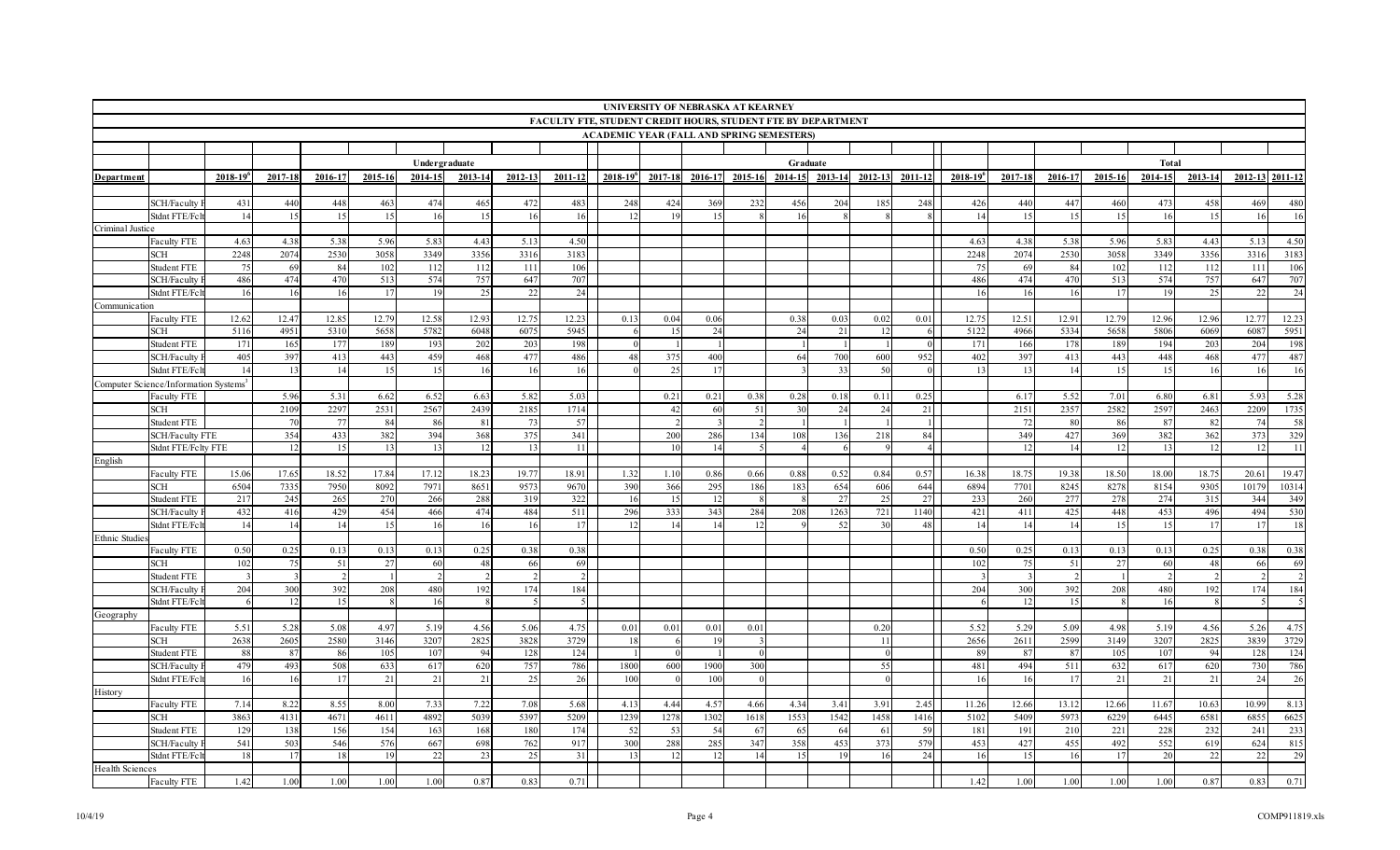|                                      |                                                                                                                                                      |               |         |         |         |               |         |         |         |                 | UNIVERSITY OF NEBRASKA AT KEARNEY |         |         |         |         |             |                |                 |         |         |         |               |         |                 |       |
|--------------------------------------|------------------------------------------------------------------------------------------------------------------------------------------------------|---------------|---------|---------|---------|---------------|---------|---------|---------|-----------------|-----------------------------------|---------|---------|---------|---------|-------------|----------------|-----------------|---------|---------|---------|---------------|---------|-----------------|-------|
|                                      | <b>FACULTY FTE, STUDENT CREDIT HOURS, STUDENT FTE BY DEPARTMENT</b><br><b>ACADEMIC YEAR (FALL AND SPRING SEMESTERS)</b><br>Undergraduate<br>Graduate |               |         |         |         |               |         |         |         |                 |                                   |         |         |         |         |             |                |                 |         |         |         |               |         |                 |       |
|                                      |                                                                                                                                                      |               |         |         |         |               |         |         |         |                 |                                   |         |         |         |         |             |                |                 |         |         |         |               |         |                 |       |
|                                      |                                                                                                                                                      |               |         |         |         |               |         |         |         |                 |                                   |         |         |         |         |             |                |                 |         |         |         |               |         |                 |       |
|                                      |                                                                                                                                                      |               |         |         |         |               |         |         |         |                 |                                   |         |         |         |         |             |                |                 |         |         |         | Total         |         |                 |       |
| Department                           |                                                                                                                                                      | $2018 - 19^6$ | 2017-18 | 2016-17 | 2015-16 | 2014-15       | 2013-14 | 2012-13 | 2011-12 | $2018 - 19^{6}$ | 2017-18                           | 2016-17 | 2015-16 | 2014-15 | 2013-14 | $2012 - 13$ | 2011-12        | $2018 - 19^{6}$ | 2017-18 | 2016-17 | 2015-16 | 2014-15       | 2013-14 | 2012-13 2011-12 |       |
|                                      |                                                                                                                                                      |               |         |         |         |               |         |         |         |                 |                                   |         |         |         |         |             |                |                 |         |         |         |               |         |                 |       |
|                                      | SCH                                                                                                                                                  | 414           | 336     | 291     | 360     | 345           | 403     | 357     | 353     |                 |                                   |         |         |         |         |             |                | 414             | 336     | 291     | 360     | 345           | 403     | 357             | 353   |
|                                      | Student FTE                                                                                                                                          | -14           | -11     | 10      | 12      | 12            |         |         | 12      |                 |                                   |         |         |         |         |             |                |                 | -11     | 10      | 12      | 12            | 13      |                 | 12    |
|                                      | SCH/Faculty                                                                                                                                          | 292           | 336     | 291     | 360     | 345           | 463     | 430     | 498     |                 |                                   |         |         |         |         |             |                | 292             | 336     | 291     | 360     | 345           | 463     | 430             | 498   |
|                                      | Stdnt FTE/Fc                                                                                                                                         | -10           | -11     | 10      | 12      | 12            | 15      | 14      | 17      |                 |                                   |         |         |         |         |             |                | 10              | -11     | 10      | 12      | 12            | 15      | 14              | 17    |
| International Studies <sup>2,3</sup> |                                                                                                                                                      |               |         |         |         |               |         |         |         |                 |                                   |         |         |         |         |             |                |                 |         |         |         |               |         |                 |       |
|                                      | <b>Faculty FTE</b>                                                                                                                                   | 0.96          | 0.71    | 0.92    | 0.77    | 0.79          | 0.71    | 0.41    | 0.47    |                 |                                   |         |         |         |         |             |                | 0.96            | 0.71    | 0.92    | 0.77    | 0.79          | 0.71    | 0.41            | 0.47  |
|                                      | SCH                                                                                                                                                  | 363           | 413     | 469     | 439     | 405           | 509     | 366     | 531     |                 |                                   |         |         |         |         |             |                | 363             | 413     | 469     | 439     | 405           | 509     | 366             | 531   |
|                                      | Student FTE                                                                                                                                          | 12            | 14      | 16      | 15      | 14            | 17      | 12      | 18      |                 |                                   |         |         |         |         |             |                |                 |         | 16      | 15      | 14            | 17      |                 | 18    |
|                                      | SCH/Faculty                                                                                                                                          | 379           | 582     | 510     | 570     | 512           | 719     | 893     | 1137    |                 |                                   |         |         |         |         |             |                | 379             | 582     | 510     | 570     | 512           | 719     | 893             | 1137  |
|                                      | Stdnt FTE/Fc                                                                                                                                         | -13           | 20      | 17      | 19      | 18            | 24      | 29      | 39      |                 |                                   |         |         |         |         |             |                |                 | 20      | -17     | 19      | -18           | 24      | -29             | 39    |
| Mathematics/Statistics               |                                                                                                                                                      |               |         |         |         |               |         |         |         |                 |                                   |         |         |         |         |             |                |                 |         |         |         |               |         |                 |       |
|                                      | Faculty FTE                                                                                                                                          | 11.58         | 11.75   | 11.88   | 12.11   | 11.38         | 11.12   | 10.82   | 10.34   |                 |                                   |         | 0.02    |         |         | 0.01        | 0.04           | 11.58           | 11.75   | 11.88   | 12.12   | 11.38         | 11.12   | 10.83           | 10.38 |
|                                      | SCH                                                                                                                                                  | 6258          | 7088    | 7207    | 7254    | 7977          | 8546    | 8515    | 8253    |                 |                                   |         |         |         |         |             | $\overline{9}$ | 6258            | 7088    | 7207    | 7257    | 7977          | 8546    | 8518            | 8262  |
|                                      | Student FTE                                                                                                                                          | 209           | 236     | 240     | 242     | 266           | 285     | 284     | 275     |                 |                                   |         |         |         |         |             | $\overline{0}$ | <b>209</b>      | 236     | 240     | 242     | 266           | 285     | 284             | 275   |
|                                      | SCH/Faculty                                                                                                                                          | 540           | 603     | 607     | 599     | 701           | 769     | 787     | 799     |                 |                                   |         |         |         |         | 300         | 227            | 540             | 603     | 607     | 599     | 701           | 769     | 787             | 796   |
|                                      | Stdnt FTE/Fc1                                                                                                                                        | 18            | 20      | 20      | 20      | 23            | 26      | 26      | 27      |                 |                                   |         |         |         |         |             |                |                 | 20      | 20      | 20      | 23            | 26      | 26              | 27    |
| Modern Languages                     |                                                                                                                                                      |               |         |         |         |               |         |         |         |                 |                                   |         |         |         |         |             |                |                 |         |         |         |               |         |                 |       |
|                                      | <b>Faculty FTE</b>                                                                                                                                   | 6.75          | 7.79    | 7.92    | 8.86    | 9.29          | 9.16    | 9.43    | 9.33    | 0.63            | 0.63                              | 0.63    | 0.88    | 0.57    | 0.30    | 0.23        | 0.11           | 7.37            | 8.42    | 8.55    | 9.74    | 9.85          | 9.46    | 9.66            | 9.44  |
|                                      | SCH                                                                                                                                                  | 1420          | 1954    | 2151    | 2701    | 3072          | 3339    | 3547    | 3834    | 270             | 222                               | 261     | 294     | 282     | 120     | 42          | 45             | 1690            | 2176    | 2412    | 2995    | 3354          | 3459    | 3589            | 3879  |
|                                      | Student FTE                                                                                                                                          | 47            | 65      | 72      | 90      | 102           | 111     | 118     | 128     | -11             |                                   | -11     | 12      | -12     |         |             |                | -58             | 74      | 83      | 102     | 114           | 116     | 120             | 130   |
|                                      | SCH/Faculty                                                                                                                                          | 210           | 251     | 272     | 305     | 331           | 365     | 376     | 411     | 432             | 352                               | 414     | 333     | 499     | 400     | 183         | 408            | 229             | 258     | 282     | 307     | 340           | 366     | 372             | 411   |
|                                      | Stdnt FTE/Fc                                                                                                                                         |               |         |         | 10      | 11            | 12      | 13      | 14      | 18              | 14                                | 17      | 14      | 21      | 17      |             | 18             |                 |         | 10      | 10      | 12            | 12      | 12              | 14    |
| Music & Performing Arts              |                                                                                                                                                      |               | 14.46   | 15.59   | 16.36   |               | 16.25   | 16.74   | 17.05   | 1.20            |                                   | 0.85    | 0.83    | 0.99    | 0.53    |             | 0.50           | 16.26           | 15.35   | 16.44   | 17.19   |               | 16.78   | 17.16           | 17.55 |
|                                      | Faculty FTE<br>SCH                                                                                                                                   | 15.06<br>3999 | 3947    | 4259    | 4584    | 15.15<br>5140 | 5332    | 5766    | 5765    | 99              | 0.89<br>146                       | 149     | 162     | 142     | 87      | 0.42        | 67             | 4098            | 4093    | 4408    | 4746    | 16.14<br>5282 | 5419    | 5796            | 5832  |
|                                      | <b>Student FTE</b>                                                                                                                                   | 133           | 132     | 142     | 153     | 171           | 178     | 192     | 192     |                 |                                   |         |         |         |         |             | $\mathcal{R}$  | 13'             | 138     | 148     | 160     | 177           | 182     | 193             | 195   |
|                                      | SCH/Faculty                                                                                                                                          | 266           | 273     | 273     | 280     | 339           | 328     | 344     | 338     | 83              | 164                               | 175     | 194     | 143     | 165     | 71          | 134            | 252             | 267     | 268     | 276     | 327           | 323     | 338             | 332   |
|                                      | Stdnt FTE/Fc1                                                                                                                                        |               |         |         |         | 11            | 11      | 11      | 11      |                 |                                   |         |         |         |         |             |                |                 |         |         |         | 11            | 11      | -11             | 11    |
| Philosophy                           |                                                                                                                                                      |               |         |         |         |               |         |         |         |                 |                                   |         |         |         |         |             |                |                 |         |         |         |               |         |                 |       |
|                                      | Faculty FTE                                                                                                                                          | 3.13          | 3.13    | 3.25    | 3.25    | 3.13          | 2.75    | 2.25    | 2.25    |                 |                                   |         |         |         |         |             | 0.01           | 3.13            | 3.13    | 3.25    | 3.25    | 3.13          | 2.75    | 2.25            | 2.26  |
|                                      | SCH                                                                                                                                                  | 1308          | 1317    | 1470    | 1569    | 1593          | 1422    | 1162    | 1074    |                 |                                   |         |         |         |         |             | $\overline{3}$ | 1308            | 1317    | 1470    | 1569    | 1593          | 1422    | 1162            | 1077  |
|                                      | <b>Student FTE</b>                                                                                                                                   | 44            | 44      | 49      | 52      | 53            | 47      | 39      | 36      |                 |                                   |         |         |         |         |             | $\overline{0}$ | 44              | -44     | -49     | 52      | 53            | 47      | -39             | 36    |
|                                      | SCH/Faculty                                                                                                                                          | 419           | 421     | 452     | 483     | 510           | 517     | 516     | 477     |                 |                                   |         |         |         |         |             | 300            | 419             | 421     | 452     | 483     | 510           | 517     | 516             | 477   |
|                                      | Stdnt FTE/Fc1                                                                                                                                        | 14            | 14      | 15      | 16      | 17            | 17      | 17      | 16      |                 |                                   |         |         |         |         |             |                |                 | 14      | 15      | 16      | 17            | 17      | 17              | 16    |
| Physics/Physical Science             |                                                                                                                                                      |               |         |         |         |               |         |         |         |                 |                                   |         |         |         |         |             |                |                 |         |         |         |               |         |                 |       |
|                                      | <b>Faculty FTE</b>                                                                                                                                   | 6.03          | 5.28    | 6.68    | 5.67    | 5.87          | 5.23    | 6.83    | 6.79    | 0.17            | 0.19                              |         | 0.25    |         | 0.19    |             | 0.25           | 6.20            | 5.47    | 6.68    | 5.92    | 5.87          | 5.42    | 6.83            | 7.04  |
|                                      | <b>SCH</b>                                                                                                                                           | 2081          | 2103    | 2388    | 2018    | 2512          | 2853    | 3198    | 2899    | 32              | 57                                |         | 83      |         | 54      |             |                | 2113            | 2160    | 2388    | 2101    | 2512          | 2907    | 3198            | 2906  |
|                                      | Student FTE                                                                                                                                          | -69           | 70      | 80      | -67     | 84            | -95     | 107     | 97      |                 |                                   |         |         |         |         |             |                | -70             | 72      | 80      | 70      | 84            | 97      | 107             | 97    |
|                                      | SCH/Faculty                                                                                                                                          | 345           | 398     | 357     | 356     | 428           | 546     | 468     | 427     | 192             | 300                               |         | 332     |         | 287     |             | 28             | 341             | 395     | 357     | 355     | 428           | 537     | 468             | 413   |
|                                      | Stdnt FTE/Fc                                                                                                                                         | 11            | 13      | 12      | 12      | 14            | 18      | 16      | 14      |                 | 11                                |         | 12      |         | 11      |             | $\overline{0}$ | -11             | 13      | 12      | 12      | 14            | 18      | 16              | 14    |
| Political Science                    |                                                                                                                                                      |               |         |         |         |               |         |         |         |                 |                                   |         |         |         |         |             |                |                 |         |         |         |               |         |                 |       |
|                                      | <b>Faculty FTE</b>                                                                                                                                   | 5.25          | 5.63    | 5.50    | 5.13    | 5.46          | 5.75    | 6.00    | 6.25    |                 |                                   |         |         |         |         |             |                | 5.25            | 5.63    | 5.50    | 5.13    | 5.46          | 5.75    | 6.00            | 6.25  |
|                                      | SCH                                                                                                                                                  | 2703          | 2475    | 2772    | 2842    | 3186          | 3375    | 3543    | 3624    |                 |                                   |         |         |         |         |             |                | 2703            | 2475    | 2772    | 2842    | 3186          | 3375    | 3543            | 3624  |
|                                      | Student FTE                                                                                                                                          | 90            | 83      | 92      | 95      | 106           | 113     | 118     | 121     |                 |                                   |         |         |         |         |             |                | 90              | 83      | 92      | 95      | 106           | 113     | 118             | 121   |
|                                      | SCH/Faculty                                                                                                                                          | 515           | 440     | 504     | 555     | 584           | 587     | 591     | 580     |                 |                                   |         |         |         |         |             |                | 515             | 440     | 504     | 555     | 584           | 587     | 591             | 580   |
|                                      | Stdnt FTE/Fc1                                                                                                                                        | 17            | 15      | 17      | 19      | 19            | 20      | 20      | 19      |                 |                                   |         |         |         |         |             |                | -17             | 15      | 17      | 19      | 19            | 20      | 20              | 19    |